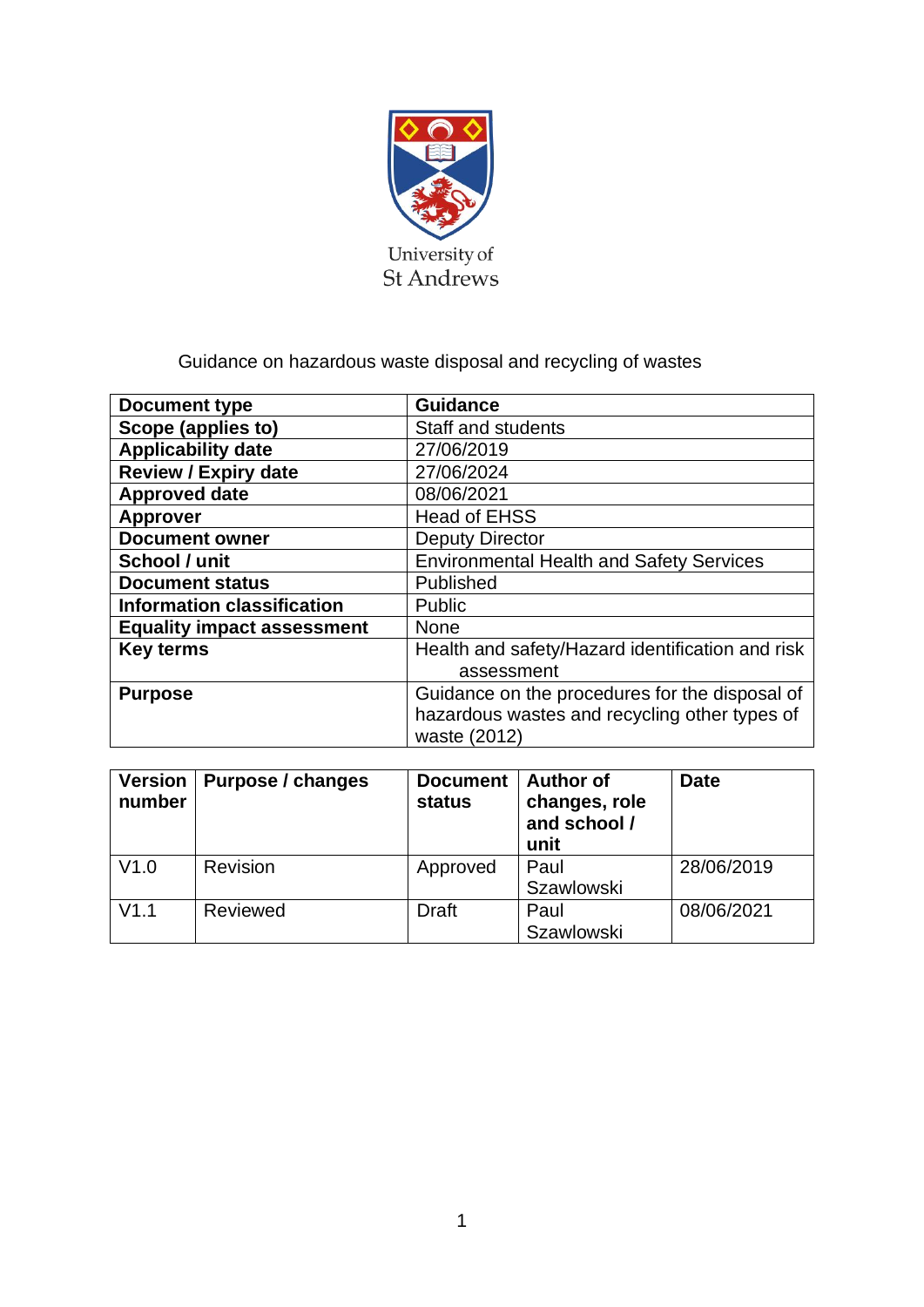# **University of St Andrews University Guidance on Waste Recycling and Final Disposal of Hazardous Waste Materials**

### **1. Introduction**

- The University disposes of a wide variety of items from domestic type waste, waste paper and packaging, redundant electronic equipment to hazardous chemicals and very low level radioactively contaminated items. It is therefore imperative that staff and students understand what can put in each waste stream and how each of the waste streams is managed. Appendix 1 shows the different waste streams used by this University and the complexity of waste disposal processes. It is vital that staff and students are aware that they must not put the wrong waste in the wrong waste stream as this would not comply with legislation and may may cause our contractors to refuse that waste stream in the future.
- It is vital that all staff and students understand that under the Scottish Government's Zero Waste Plan (see URL: [http://www.sepa.org.uk/waste/moving\\_towards\\_zero\\_waste.aspx](http://www.sepa.org.uk/waste/moving_towards_zero_waste.aspx) ), the University must make all efforts to minimise waste production and minimise waste sent to landfill sites for final disposal. Staff and students should also be aware of the cost of waste disposal in terms of monetary value and cost to the environment to the University. It is therefore vital that all efforts are made by staff and students to minimise waste production by recycling equipment and chemicals where at all possible. The aim of this document is to provide guidance on the minimisation of waste production and also where waste is produced to provide guidance on reasonably practicable safe disposal procedures.
- The University has a Sustainable Development Strategy. The purpose of the Strategy is to reduce the University's sustainability impacts by influencing day-to-day working practices and by incorporating the principles of sustainable development into the longer-term plans of the University. Details of this strategy can be found at [http://www.st](http://www.st-andrews.ac.uk/environment/SDStrategy/)[andrews.ac.uk/environment/SDStrategy/](http://www.st-andrews.ac.uk/environment/SDStrategy/)

# **2. Legislation**

- Environment protection is a devolved responsibility thus since 2000, environmental protection legislation is produced by the Scottish Parliament and may be different compared to England and Wales. Most of the legislation is comparable at present but there are some differences and thus workers should be aware of the potentially different legal requirements in Scotland and England &Wales. This is of particular importance where waste has to be transferred between Scotland and England or Wales.
- There is a wide variety of environmental legislation relating to the control of waste disposal. Some of the more relevant pieces legislation include:
	- 1. **Environmental Protection Act1990** This is the over-arching Act of Parliament controlling waste disposal
	- 2. **Environmental, Authorisations (Scotland) Regulations 2018** This controls the ability to hold and dispose of radioactive materials
	- 3. **Environment Act 1995** Which sets up and provides the remit for the Environment Agency in England and Wales and the Scottish Environment Protection Agency (SEPA) in Scotland;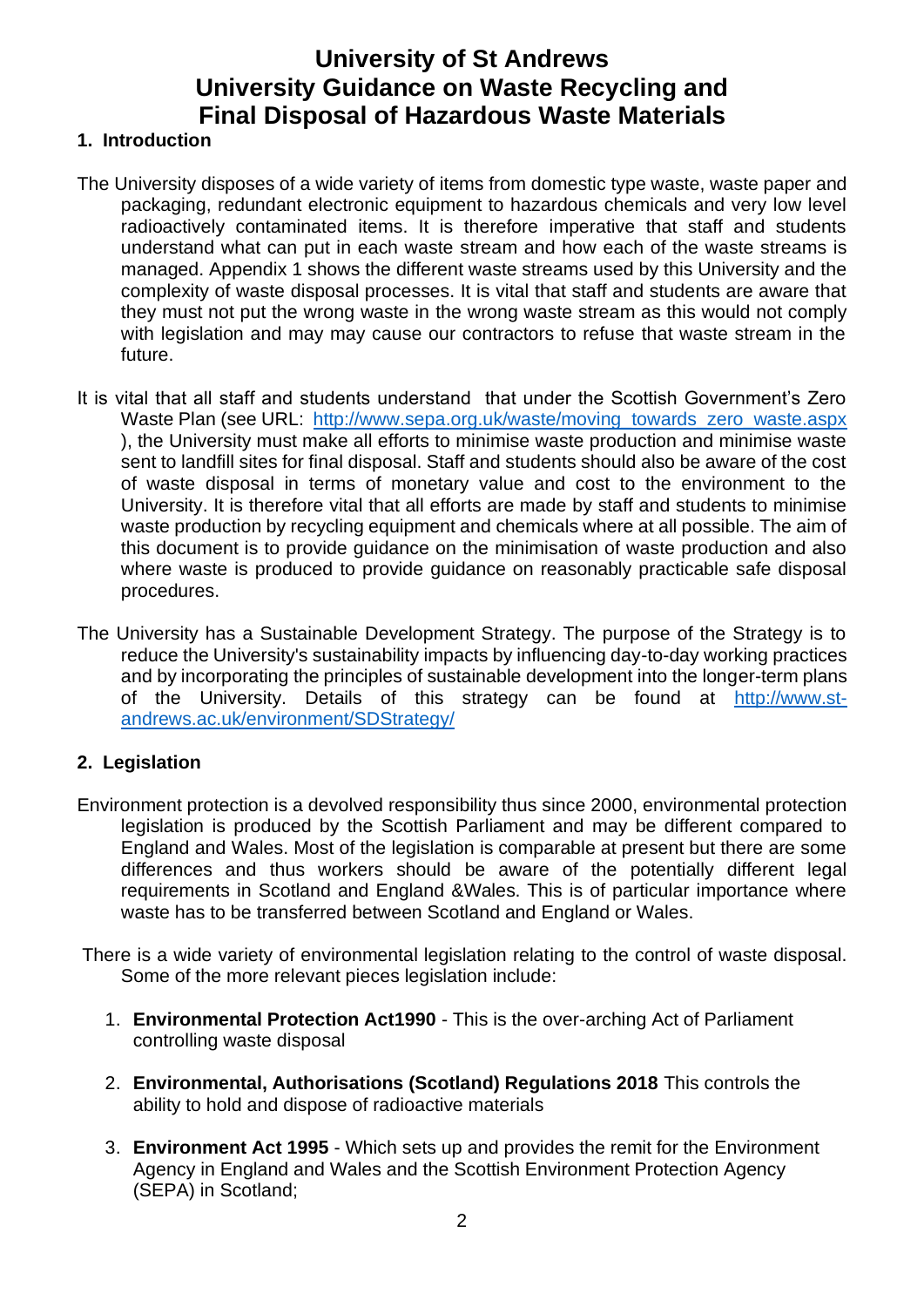- 4. **Pollution Prevention and Control (Scotland) Regulations 2000** This requires all producers to consider waste generated by their operation and devise procedures which will minimise waste production.
- 5. **The Environmental Protection (Disposal of Polychlorinated Biphenyls and other Dangerous Substances)(Scotland) Regulations 2000 -** This controls the way PCBs are disposed.
- 6. **The Special Waste Amendment (Scotland) Regulations 2004 - This piece of legislation regulates the disposal of hazardous agents/chemicals and enacts the European Hazardous Waste Directive (91/689/EC)**
- 7. **Waste Electrical and Electronic Equipment Regulations 2006 as amended in 2009 - This requires producers and users of electrical equipment to recycle as much as practicable of waste electronic equipment**
- 8. **The Restriction of the Use of Certain Hazardous Substances in Electrical and Electronic Equipment Regulations 2008 as amended in 2009** - This restricts the chemicals which can be used in electronic equipment to ensure that there is minimal risk when equipment is disposed or recycled.
- 9. **The Waste Batteries (Scotland) Regulations 2009 - This controls the disposal of batteries, particularly 12V Lead-Acid car batteries**
- 10.**The Fluorinated Greenhouse Gases Regulations 2009 and The Environmental Protection (Controls on Ozone-Depleting Substances) Regulations 2011 -** These regulations limit the ability to use certain ozone depleting chemical gases in certain applications eg CFC refrigerant gases in fridges and freezers, production of Halon gas fire extinguishers
- 11.**Waste (Scotland) Regulations 2012** This legislation controls the waste uplift and disposal of domestic / household types of waste. It also requires all businesses to separate paper and card, plastic, metal and glass for recycling by January 2014
- This is only a very small sample of environmental legislation which applies when trying to dispose of waste from the University.
- To ensure that all the legal requirements are being complied with in respected to waste disposal, it is necessary to get a 'Duty of Care' pack from a waste disposal company with all the necessary licences, Certificates and permits to dispose of the relevant waste as well as Standard Operating Procedures for the handling and storage of waste **PROIR** to a company being allowed to uplift waste from the University.
- It is **vital** that research staff notify and organise hazardous chemical, biological and radiological waste uplifts through the Director of EHSS who will ensure all legal requirements are met. Researchers should not try to find a waste disposal company themselves without having all the necessary knowledge on the legal requirements for the disposal of specific types of waste
- If you are unsure if any of the above legislation applies to you or if you are unsure if there is legislation which may apply to your work, it is very important that you contact the Environment Team at Estates prior to starting the work or if it contains hazardous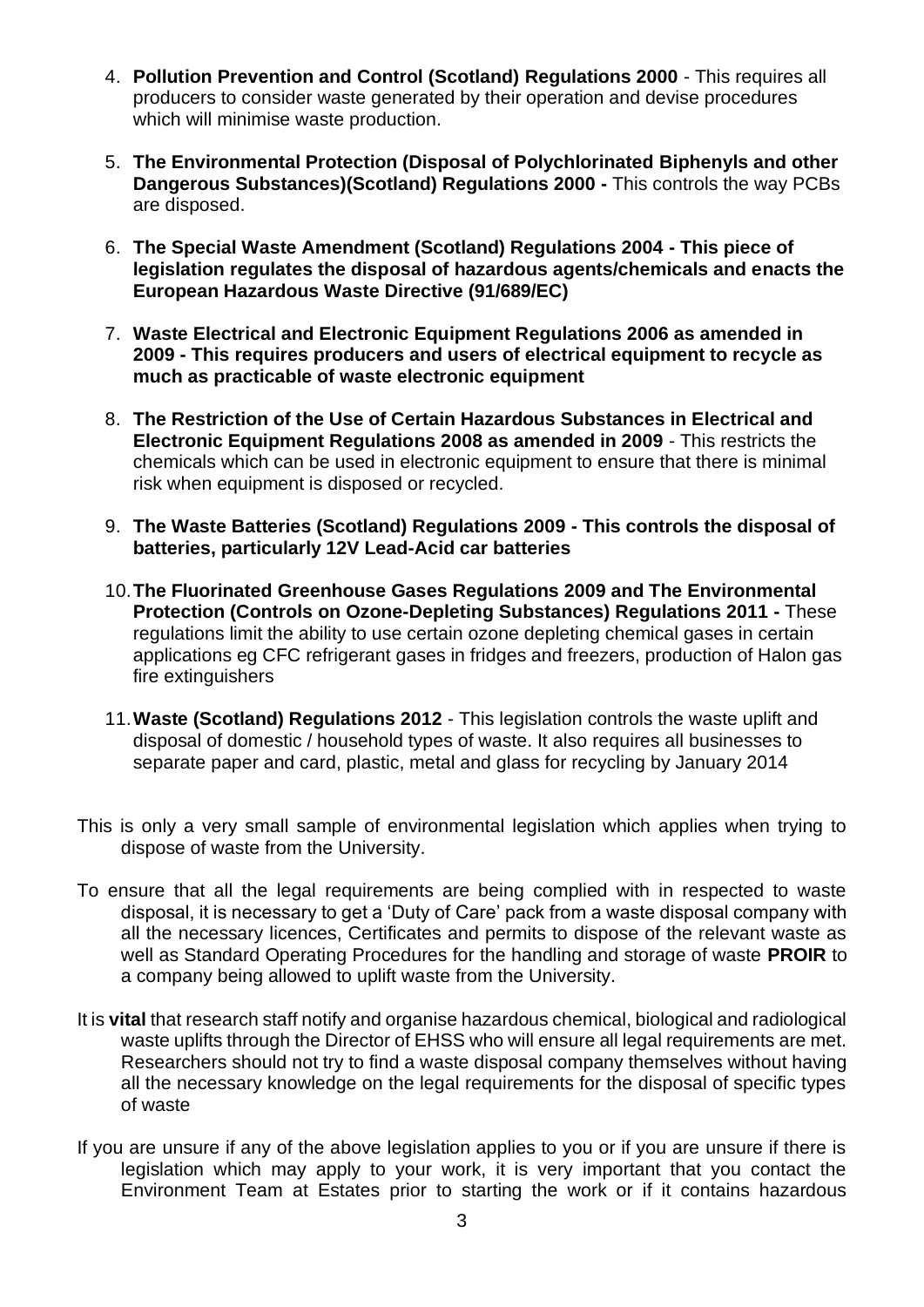chemical, biological and radioactive waste **ONLY** then you should contact Environmental, Health and Safety Services (EHSS)

# **3. University Organisation for Managing Waste Recycling and Final Disposal**

The University manages waste in the following manner:

- **Environment Team at Estates**  The Environment team at Estates will ensure
	- o waste paper, cans and plastic bottles are recycled,
	- o domestic type waste is disposed,
	- o waste electrical equipment is correctly disposed,
	- o recycling of waste furniture,
	- o recycling or disposal of fridges and freezers,
	- o recycling of batteries,
- **Director of Environmental, Health and Safety Services -** EHSS will be responsible for ensure the safe disposal of:
	- o Hazardous chemicals;
	- o Biological agents;
	- o Radioactive waste

Appendix 1 shows the outline of the different waste streams used by this University. Further guidance on waste disposal procedures in the next sections of this guidance.

# **4. Domestic Waste**

Domestic waste is non-recyclable non-sharp, non-glass waste. This includes:

- Plastic materials
- Paper towels or tissues
- Paper cups or cartons
- 'Jiffy' bags with plastic filling
- Books

This waste is removed by Fife Council as 'Commercial Waste' under the relevant legislation

Domestic waste bins will have either black plastic bin liners or clear bins liners. The Estates or Residential and Business Services cleaners will empty these bins on a daily basis.

**NOTE: Under no** circumstance should anything sharp (eg needles or broken glass) or any hazardous chemicals/biological materials be put in such a waste bin. If any such waste is found in a 'Domestic Waste' bin then the cleaners will not remove any waste from that bin.

If non domestic type waste is found in this waste stream by Fife Council they have the right to refuse to uplift such waste from the University. This would require the University to employ specialised contractors at a significant extra cost. It is therefore vital that staff and students are aware that they must not put items not on the above list in this waste stream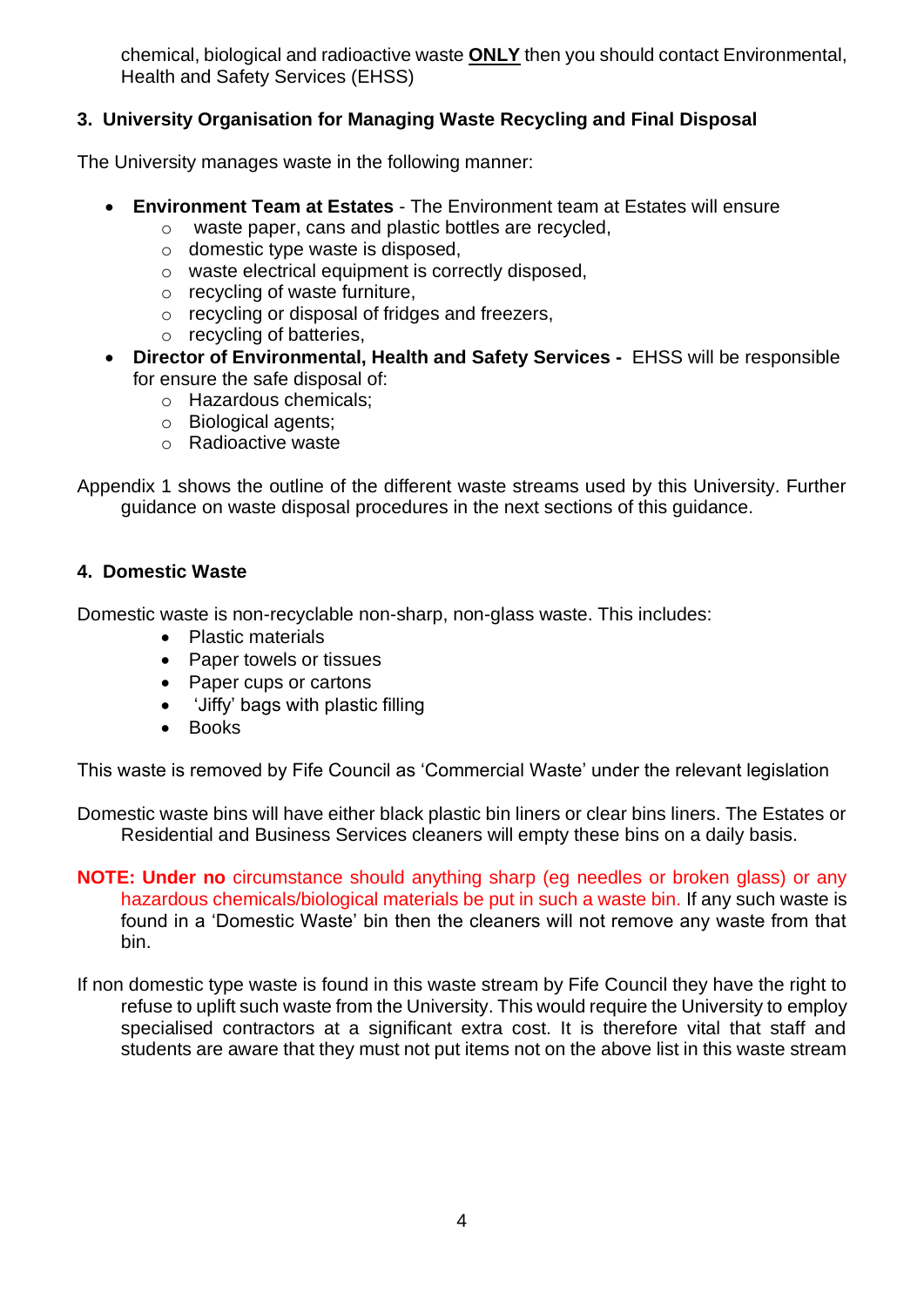# **5. Furniture Waste**

When new furniture is bought or Schools / Units move, waste furniture is produced. Such furniture is a significant fire risk as it provides a large fuel load for a fire. It is therefore vital that such furniture is removed quickly from a School / Unit or stored in a safe fire resistant facility. Estates run a furniture recycling arrangement, details of which are available at:

http://www.st-andrews.ac.uk/staff/tech/estates/waste/Furnitureexchange/

- Waste or furniture in the process of being removed must not be stored in Protected Fire Escape routes (these are routes which lead directly to the outside the building through main or fire exit doors). It is always tempting to store such furniture in stairwells etc. This must **NOT** be done as it poses a risk of fire in the main protected escape route for people above ground floors.
- Estates should be notified as soon as practicable that there is waste furniture in the School/Unit and then they will arrange an uplift of the waste. The furniture will then be uplifted by Fife Council for final disposal (It should be noted that there is a significant cost for such disposal) or uplift it in a University vehicle and taken to an appropriate storage site for recycling.
- **NOTE** There will be cost for Fife Council to uplift it and Schools/Unit should check this before asking for the items to be removed.

# **6. Recyclable Waste**

The University is trying to reduce the amount of waste it sends to a landfill site for good environmental reasons (and also for financial reasons) as much of the items mentioned below can be recycled for financial gain to the University. Some waste can be taken for recycling or for further processing for re use eg food waste can be composted and then re-used as compost for agricultural or horticultural purposes.

The following waste should be put in the appropriate recycling containers:

- Paper;
- Plastic Bottles;
- Metal cans;
- Batteries
- Waste Food bins

# **6.1 Recyclable Paper**

All white and coloured paper should be put in the recyclable waste paper bins. Cleaners will empty this bins on a daily basis from the work place. New containers can be requested from Estates.

The following items must not be put in the recycling waste paper bins:

- Previously recycled paper;
- Paper items contaminated with chemicals, biological agents, food should be put in this bin;
- Paper items filled with non-paper items (eg 'Jiffy Bags' with plastic 'bubble wrap' inside);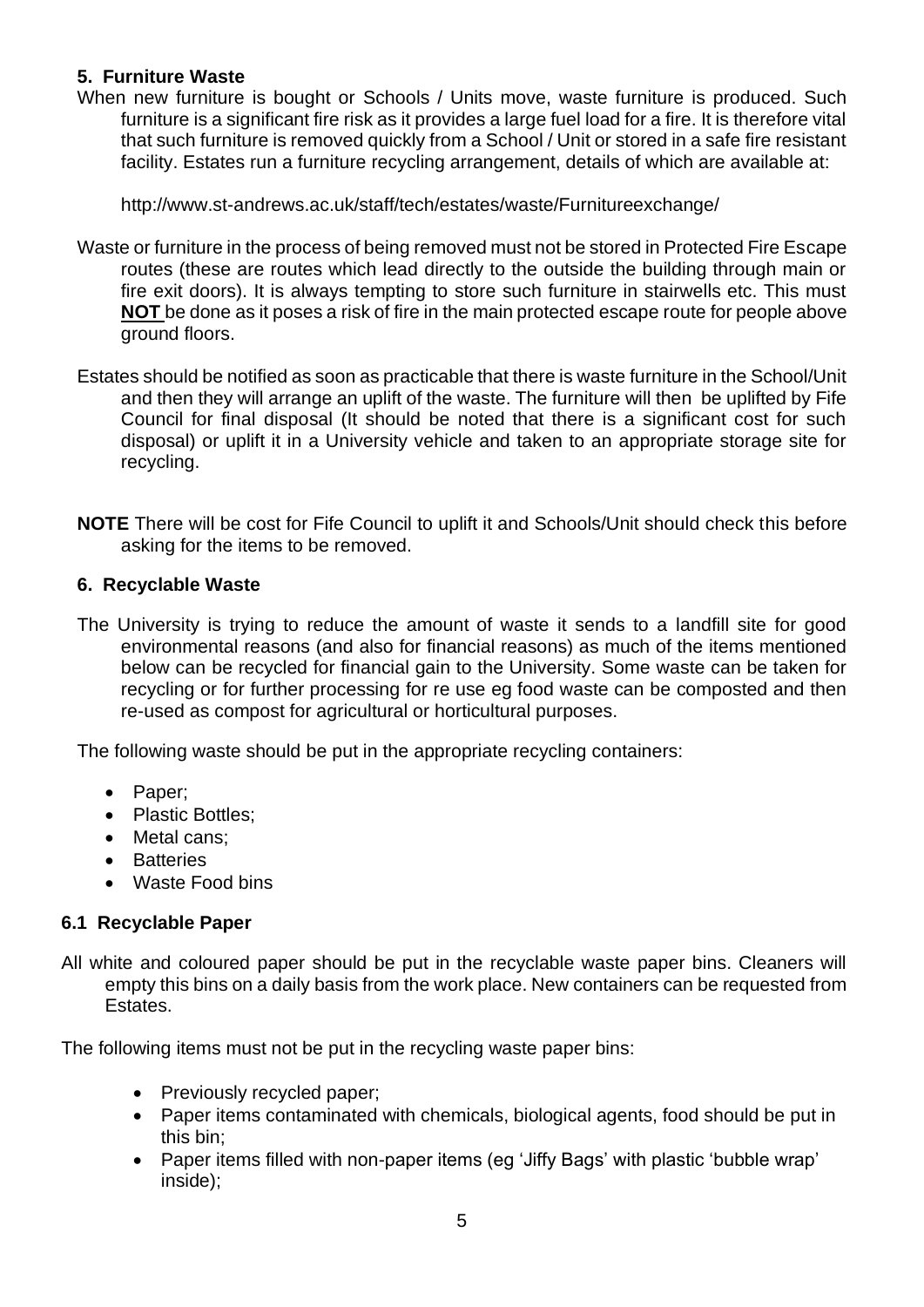- Non-paper items eg plastic cups, bubble wrap etc
- **NOTE:** Please do not over fill the waste paper bins with heavy catalogues, books etc. These are difficult to lift and often the bag containing the items breaks. If you have a lot of heavy paper items, please contact Estates Environment Team and they will supply you with extra bags

# **6.2 Confidential Paper waste**

- If you are able to shred your confidential waste using a cross-cutting shredder then the paper can be placed in the usual paper recycling bins.
- Any confidential material that you are unable to shred (e.g. too great a volume), can be dealt with using special confidential waste bags. Contact your Senior Janitor to receive these bags. Please then arrange an uplift by filling in an Estates maintenance request.
- Please note that these bags should not be filled to the top, as they are then too heavy to carry. If you cannot lift the bag with one hand, it is too full, and the content should be divided between two or more bags.
- If you would like to witness your waste being shredded, this can be arranged.
- Please therefore ensure that the confidential waste bags are used for CONFIDENTIAL MATERIAL ONLY.

# **6.3 Waste Cardboard**

Waste cardboard will be uplifted by the University Grounds Unit and will be sent for recycling. Such material should be left in an appropriate place in your building which does **NOT:**

- Blocks any corridors:
- not near any ignition sources;
- is not stored in a Protected Fire Escape route or other types of escape route

Estates should be notified of any waste cardboard that needs uplifting as soon as practicable so that the cardboard is not left lying around for any length of time as this poses a fire risk.

# **6.4 Recyclable Plastic Containers**

Plastic bottles should be put in the labelled recyclable plastic bottle bins. These plastic containers should be washed out and the label removed prior to disposal. If you do not have such a waste plastic bottle bin, then one can be requested from Estates.

The recyclable waste plastic bottle bins should not be located in a place where they compromise fire safety. They must not be located in 'Protected Fire Escape Routes' and should not block any corridors (there should be a 1.2 metre gap around the container at all times). If such containers need to be located in a corridor and you are not sure if such a container compromises fire safety you should contact the Director of EHSS. Fire resistant containers may be used but this should be confirmed with the Director of EHSS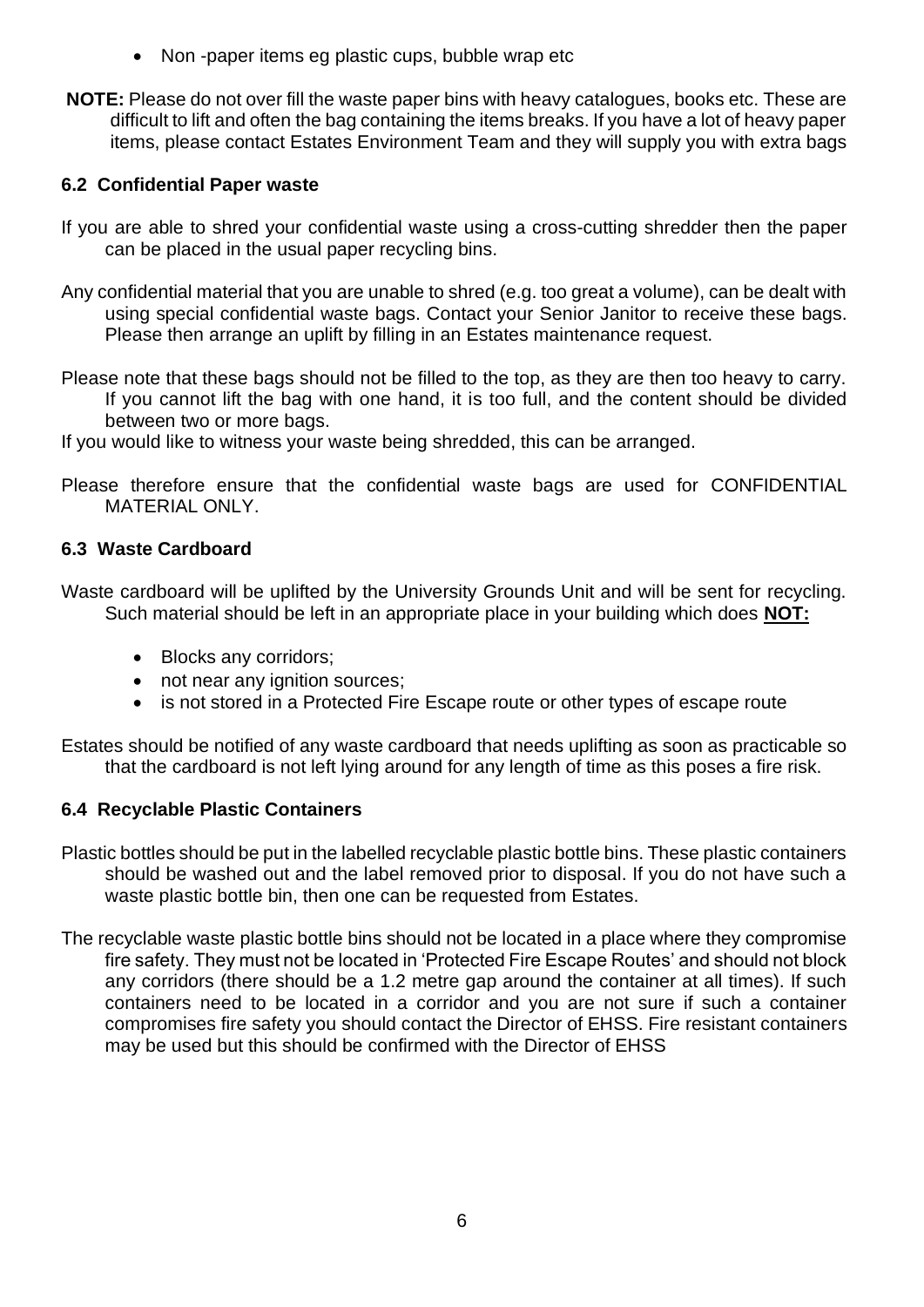# **6.5 Recyclable Can Containers**

Metal cans (eg soft drinks cans) should be put in the labelled recyclable metal cans bins. If you do not have such a waste plastic bottle bin, then one can be requested from Estates.

The recyclable waste aluminium can container bins should not be located in a place where they compromise fire safety. They must not be located in 'Protected Fire Escape Routes' and should not block any corridors (there should be a 1.2 metre gap around the container at all times). If such containers need to be located in a corridor and you are not sure if such a container compromises fire safety you should contact the Director of EHSS. Fire resistant waste containers may be used but this should be confirmed with the Director of EHSS

# **6.6 Recyclable Glass Waste**

- Normal glass (soda lime glass amorphous glass) bottles (and broken glass) **except borosilicate glass** (eg pyrex or QuickFit type glass materials) can be put in the appropriate glass waste bin from Fife council (green glass in the green bin etc). These glass bottles will then be uplifted by Fife Council.
- All glass bottles must be washed clean and all labels removed from the bottle. Fife Council will assume if there is a label still on the bottle that the label will describe to contents of the bottle. If the label shows a hazardous chemical and there is fluid in the bottle (even though this is water), Fife Council will assume the bottle contains the hazardous chemical. To protect Fife Council workers, the Council can (and have in the past) refused to uplift waste glass bottles because of this situation. It is therefore vital that all workers are aware that they **must:**
	- **Thoroughly wash out all bottles;**
	- **Remove all labels**
- Pyrex and other borosilicate glass must be disposed of as ordinary waste and should not be put out as glass for recycling
- Many companies will now uplift packaging including glass bottles from the University. Where this is feasible, all packaging should be sent back to to supplier for recycling. If you send back a glassbottle or plastic bottle, again it is vital that the bottle is washed clean and any labels removed.

# **6.7 Recycling Used Batteries**

- The University's Special Waste contractor will uplift batteries (small AA, AAA, small lithium, Li/Cd Ni/Cd batteries) free of charge for recycling. Special containers for holding such waste batteries can be obtained from Estates Environment Team or from Environmental, Health and Safety Services. When the container is full, the University Special Waste form [\(http://www.st-andrews.ac.uk/media/Blank Lab Smalls List.xls](http://www.st-andrews.ac.uk/media/Blank%20Lab%20Smalls%20List.xls) or Appendix 2) should be completed and sent to EHSS. (**Please NOTE: only typed forms will be accepted - No handwritten forms will be accepted).** The waste contractor will then uplift the batteries the next time they visit the University.
- At present we do not have a recycling route for larger lithium batteries eg from Laptops etc or for 12V lead acid batteries.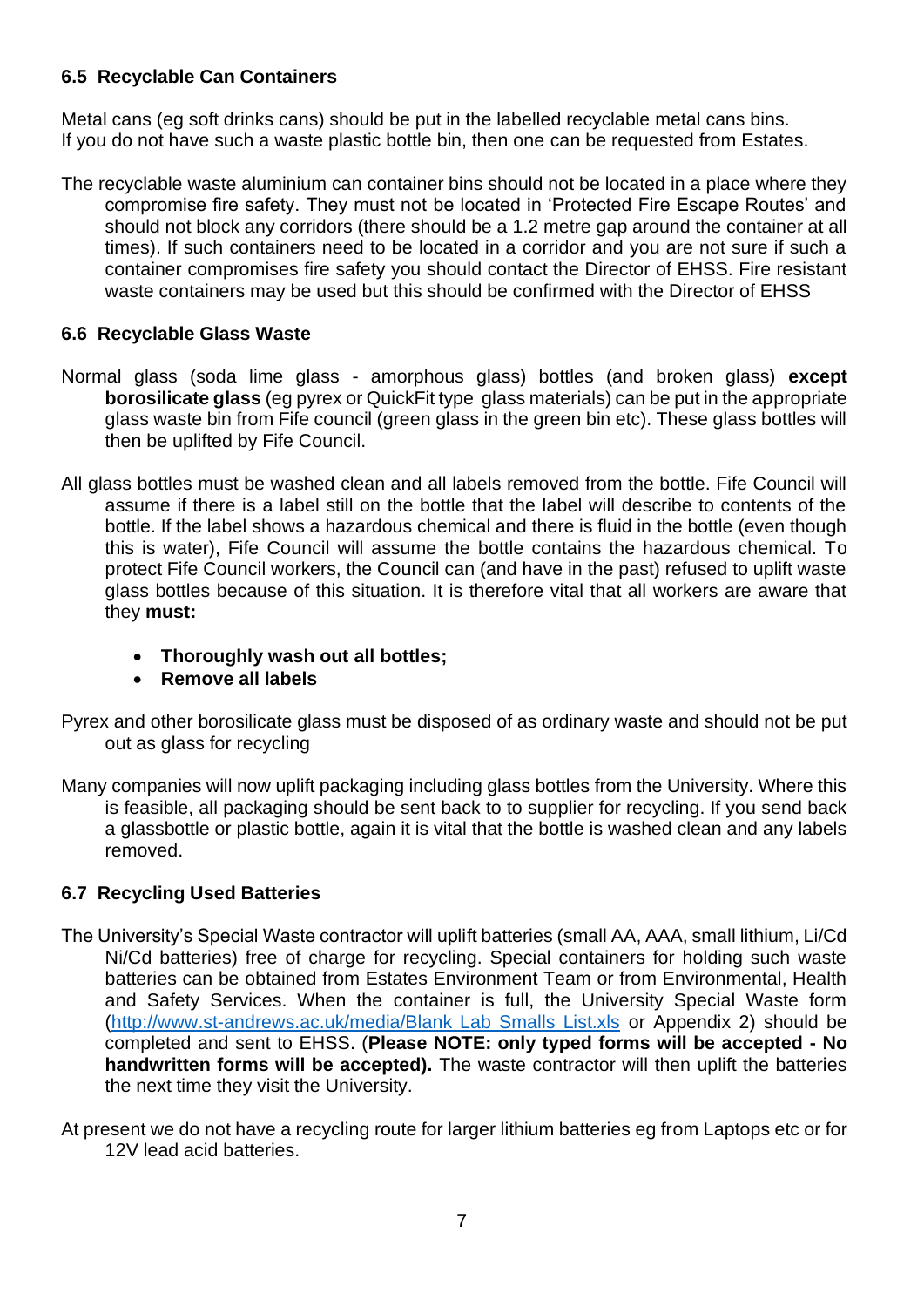# **7. Fridges and Freezers**

As fridge freezers often contain ozone depleting CFCs which are now banned from use under specific legislation. As a consequence of this, all fridge freezers must have their refrigerant removed by a specialised contractor. All fridges and freezers should be disposed of through Estates who will arrange for an appropriate contractor to remove and dispose the refrigerant safely. Further details on this matter can be found at:

<http://www.st-andrews.ac.uk/staff/tech/estates/waste/Electricalequipment/>

*New Fridge Freezers -* If you are about to purchase a new fridge or freezer, please can you confirm with the supplier that the refrigerant being used complies with ozone depleting legislation. This will reduce the cost of the fridge/Freezer when it needs to be disposed.

# **8. Disposal of Waste Computers and Other Electrical Equipment**

Please note that the University is now legally required to recycle all of its unwanted electrical items (no matter how small).

The procedure for recycling these items is detailed below:

To dispose of electrical items that are unsuitable for reuse (other than computer equipment), first fill in a Register of Appliances form found on the Estates Website at:

<http://www.st-andrews.ac.uk/staff/tech/estates/waste/Electricalequipment/>

Store this register along with the equipment. Please ensure that the equipment is stored in an area that is easily accessible for uplift. Then complete an Estates Works Request requesting the uplift of the

#### 8.1 Computer equipment

How to deal with computer equipment that is unsuitable for reuse:

- a. Follow the procedures set out by IT Services to wipe your computer of all data. If you need help with this please call the IT Helpdesk on extension 3333 or email the helpdesk@st-andrews.ac.uk.
- b. Save a copy of the Register of IT Equipment form and complete the table by detailing each item of equipment you are getting rid of (eg 1 monitor, 1 base unit, 1 keyboard, 1 mouse) along with contact details.
- c. Keep your completed register with your equipment.
- d. Store your equipment correctly:
	- Ensure the equipment is stored in a central location (inside) which is easily accessible for uplift (you may need janitorial assistance), and does not present a fire hazard.
	- Do not move equipment yourself without undertaking a manual handling risk assessment or without manual handling training.
	- Do not stack computers
	- Do not cut cables or plugs from your equipment
- e. Request an uplift for your equipment by completing a [Estates Works Request.](http://www.st-andrews.ac.uk/staff/tech/estates/maintenance/form/)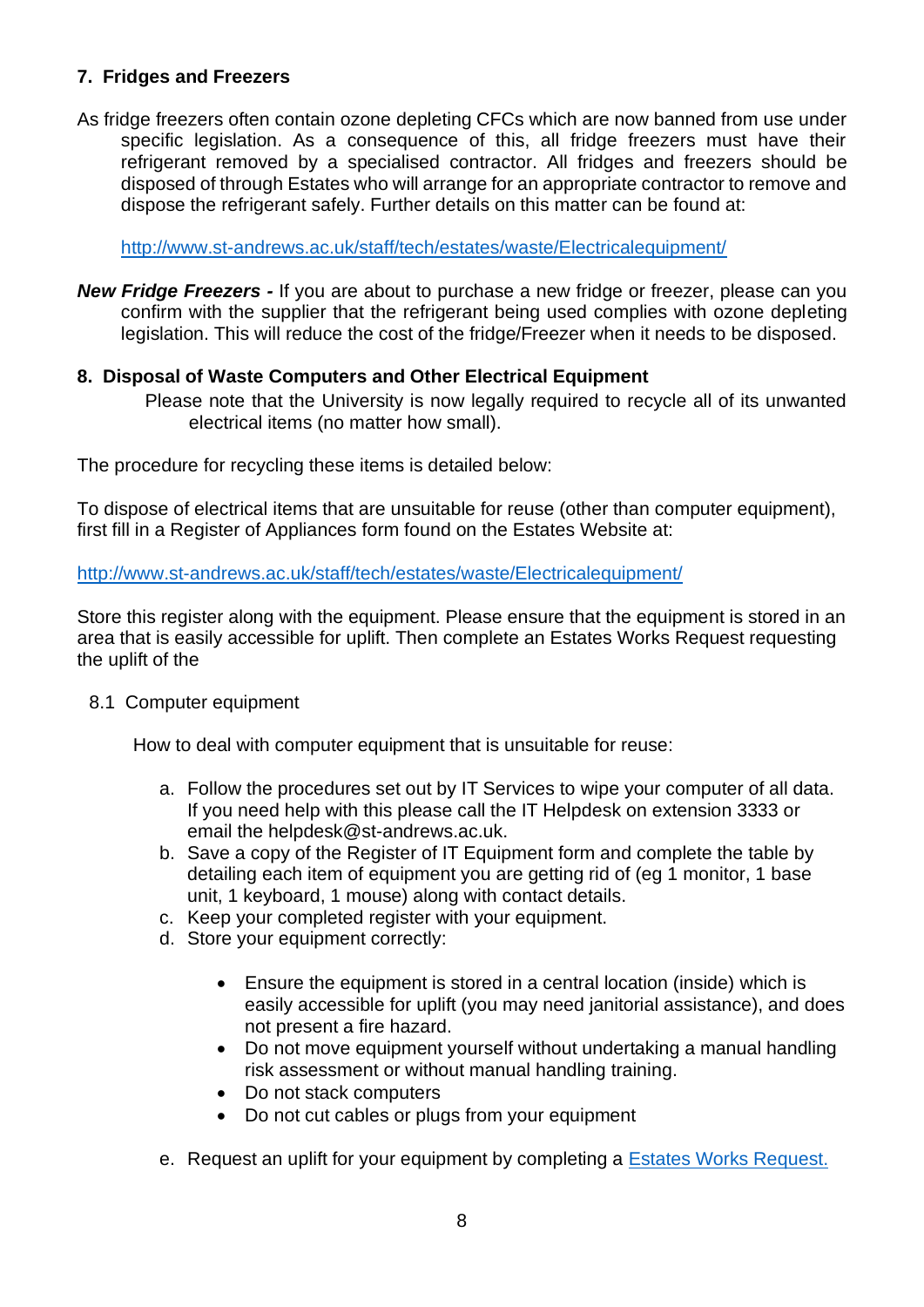- f. Estates will check that the equipment matches the information given on the Register of Equipment before uplift and will then take the equipment to a secure storage area. Wherever possible, the University will aim to put this equipment back into circulation.
- g. Once a full load (approx. 50 PCs) has been obtained, a contractor will uplift them for reuse or recycling. The contractor will issue a Waste Transfer Note (legal document) to Estates.
- h. There is currently **NO CHARGE** to individual schools and units for this service.

For further information see the full guidance document on the Estates website. If you have any queries, contact the Environment Team, Estates.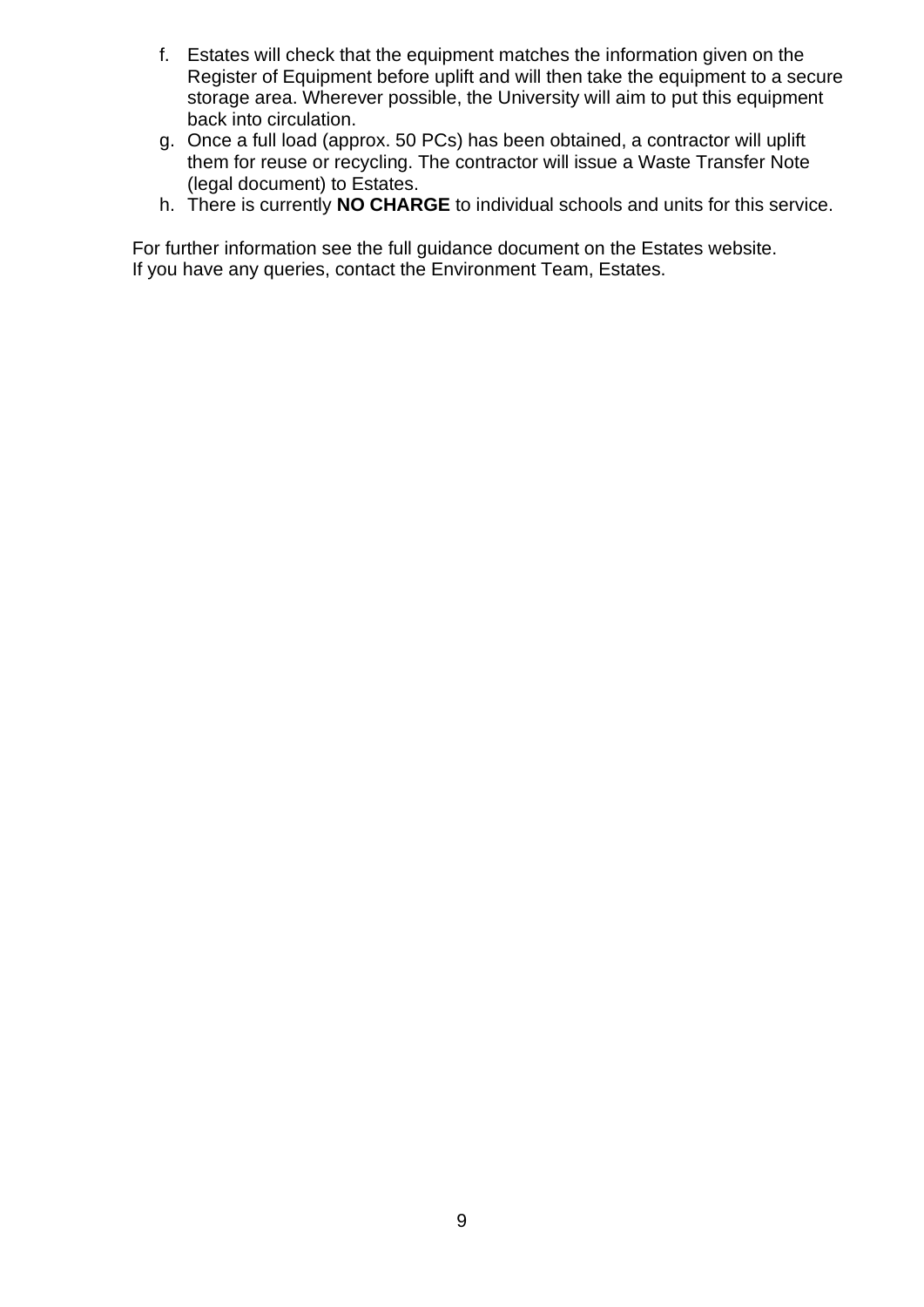# **9. Hazardous Chemicals**

# **Introduction**

Hazardous chemicals are defined as any chemical or preparation which has a chemical that requires to be labelled with hazard warning pictogram on the container under the Chemical (Hazard Information and Packaging for Supply) Regulations 2009 (CHIP 2009). This label can be either an orange label or a diamond label as shown below:

| E                  | Explosive                                                                     |  |
|--------------------|-------------------------------------------------------------------------------|--|
| $\bigcap$          | Oxidiser                                                                      |  |
| F                  | Flammable                                                                     |  |
| T                  | Toxic                                                                         |  |
| Xi                 | Harmful                                                                       |  |
| Xn                 | Irritant                                                                      |  |
| $\overline{C}$     | Corrosive                                                                     |  |
| $\overline{\rm N}$ | Dangerous to the environment                                                  |  |
|                    | Gas cylinder                                                                  |  |
|                    | Long term Health risk eg respiratory sensitiser,<br>carcinogen, teratogen etc |  |

- Such hazardous chemicals will also have a safety data sheet which will give details of the compound/chemicals. In this Material Safety Data Sheet (MSDS), there will be a section which will give either a Risk Phrase (R plus a number) or a Hazard Phrase (H plus a number). This will define the type of hazards associated with the chemical. Details of such Risk Phrases and Hazard phrases are given in Appendix 3 (for Risk Phrases) and Appendix 4 (for Hazard Phrases).
- Any chemicals with such a pictogram or with a Risk or Hazard phrase must considered to be a hazardous agent and should be handled with care and disposed of with care and consideration to other workers and the environment.

# **9.1 HAZARD PHRASES**

- **PLEASE NOTE:** There are three systems used at the University which use something called a Hazard Phrase or Rating. They are very different and mean very different things and most importantly, they are **NOT** interchangeable as they mean different things. These are:
	- **The University's internal Hazard Phrase for chemicals** which uses an alpha numeric system of 1 to 5 show degree of hazard (1 being lowest and 5 being highest) and a letter to show type of hazard eg T for Toxic, C for Carinogenic, A for Irritant or Corrosive. Thus 5T= Highly Toxic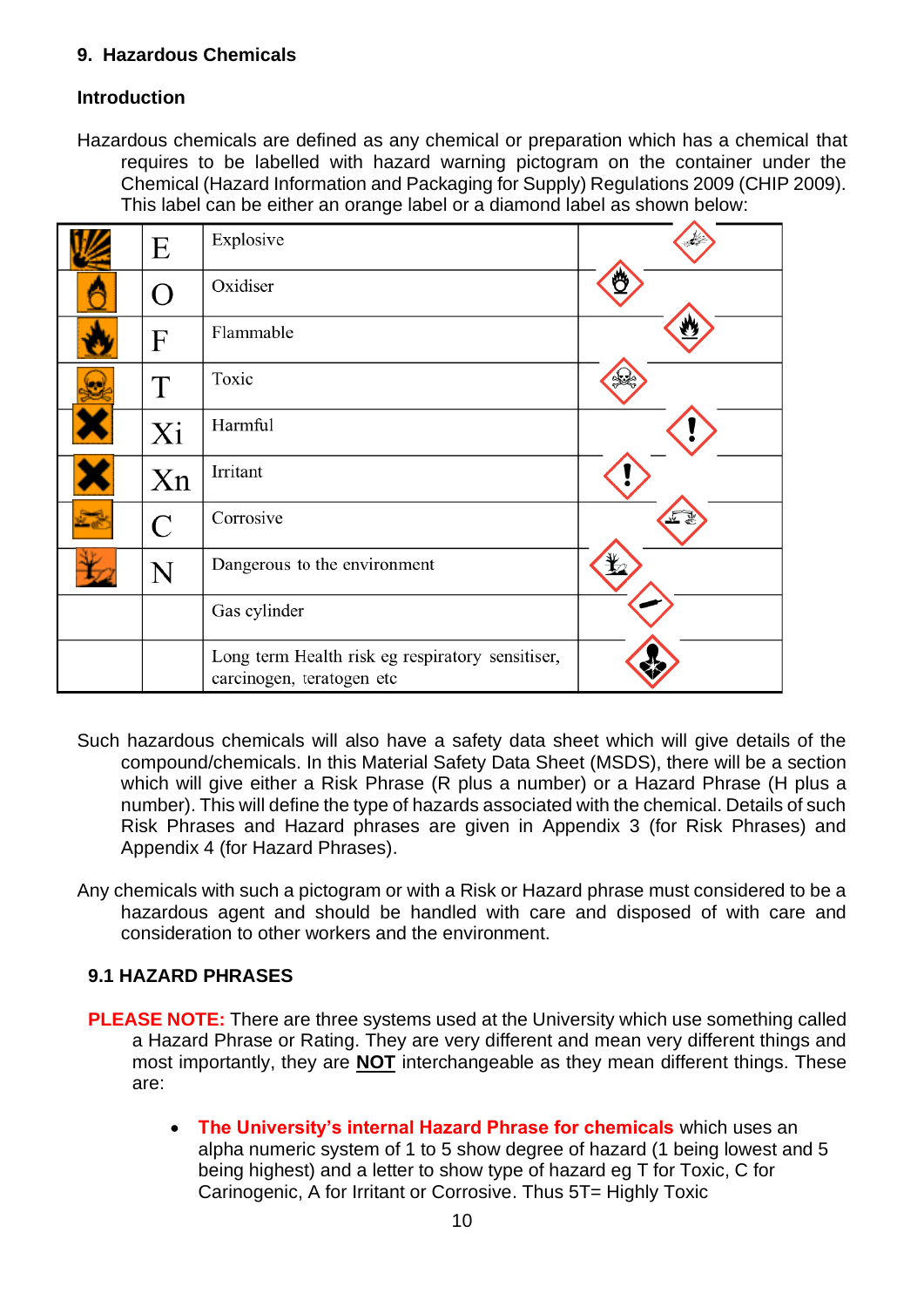- **The Health and Safety Executive Risk Phrases or the European Hazard Phrase.** The 'Risk Phrase' was used in the UK under UK legislation. The system was under the management iof the Health and Safety Executive. In this there are 68 risk types (see appendix 3). An example of this system is R25 = Toxic if swallowed. The 'Hazard Phrases' have now been implemented under European legislation. In this system, each chemical is given one or more hazard phrases to identify the hazards associated with it (se Appendix 4). This system is being managed by a European agency called the European Chemical Hazard Agency (ECHA). An example of such a hazard phrase is  $H301 = Toxic$  if swallowed
- **The Hazardous Waste Disposal Ratings** used by Scottish Environment Protection Agency / Environment Agency under the Special Waste disposal legislation (or hazardous waste disposal permit system in England and Wales). In this system the hazard Phrases means the following:
	- **H1 = Explosive:** Substances and preparations which may explode under the effect of flame or which are more sensitive to shocks or friction than di-nitrobenzene.
	- **H2** = **Oxidizing:** Substances and preparations which exhibit highly exothermic reactions when in contact with other substances particularly flammable substances.
	- **H3A** = **Highly Flammable:** Liquid substances and preparations having a flash point below 21°C (including extremely flammable liquids)
	- **H3B** = **Flammable:** Liquid substances and preparations having a flash point equal to or greater than 21°C and less than or equal to 55°C.
	- **H4** = **Irritant:** Non-corrosive substances and preparations which, through immediate, prolonged or repeated contact with the skin or mucous membranes, cause inflammation.
	- **H5** = **Harmful:** Substances and preparations which, if they are inhaled or ingested or if they penetrate the skin, may involve limited health risks.
	- **H6** = **Toxic:** Substances and preparations (including very toxic substances and preparations) which, if they are inhaled or ingested or if they penetrate the skin, may involve serious, acute or chronic health risks and even death.
	- **H7** = **Carcinogenic:** Substances and preparations which, if they are inhaled or ingested or if they penetrate the skin, may induce cancer or increase its incidence.
	- **H8** = **Corrosive:** Substances and preparations which may destroy living tissue on contact.
	- **H9** = **Infectious:** Substances containing viable micro-organisms or their toxins which are known or reliably believed to cause disease in man or other living organisms.
	- **H10** = **Teratogenic:** Substances and preparations which, if they are inhaled or ingested or if they penetrate the skin, may induce non-heredity congenital malformations or increase their incidence.
	- **H11** = **Mutagenic:** Substances and preparations which, if they are inhaled or ingested or if they penetrate the skin, may induce heredity defects or increase their incidence.
	- **H12** = Substances and preparations which release toxic or very toxic gases in contact with water, air or acid.
	- **H-13 =** Substances and preparations capable by any means, after disposal, of yielding another substance e.g. a leachate, which possesses any characteristics listed above.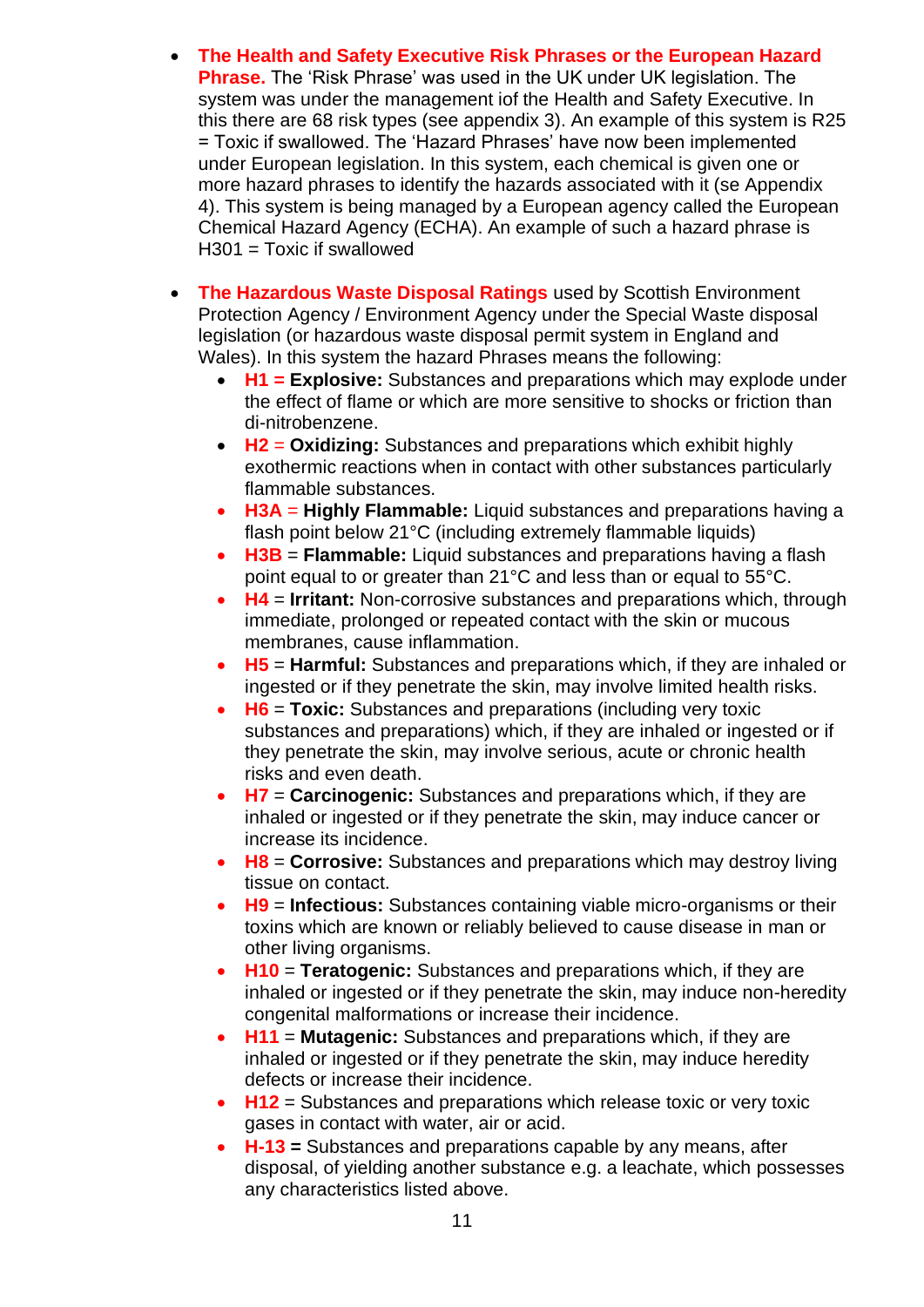• **H14** = **Ecotoxic:** Substances and preparations which present or may present immediate or delayed risks for one or more sectors of the environment.

#### **It is vital that researchers are aware of the differences between the different Hazard Phrases**

### 9.2 **Laboratory waste bins**

- All laboratory waste produced within the University is classified as 'controlled waste' and must be disposed of in accordance with governing legislation. Hazardous waste, as defined by the 'Special Waste Amendment (Scotland) Regulations 2004', can only be disposed of by Specialist contractors. The arranging of the disposal of such Special Waste will be carried out by the Director of Environmental, Health and Safety Services.
- All waste must be put in the correct coloured bag. The relevant colour coding of bags is as follows:
	- Yellow bags for clinical waste
	- Blue bags or clear bags with biological hazard sign on it for biological material requiring autoclaving
	- red bags for chemically contaminated waste (e.g. gloves and weighing boats)
	- clear bags or red bags with a radioactive hazard sign on it for radioactive waste
	- yellow bag with red stripe on it for infectious waste contaminated with cytotoxic and/or cytostatic medicinal products
	- Dustbin with purple strip for oily rags and such workshop waste Black or Clear (with NO symbols on the bag) for domestic waste
- Bins for general domestic waste, Non- contaminated items of paper, plastic, metal cans should not be located in laboratories to avoid cross contamination due to staff using the wrong container. Such bins should be located in offices outside the laboratory.
- With respect to fire safety, **No** bins for any type of waste should block any fire escape doors, block corridors which lead to fire escape routes and no such containers should be located in a 'Protected Fire Escape Route'.

# **9.3 Chemically Contaminated Items**

- These are items which should be considered as contaminated by tracer amounts of any agent which could be classed as a hazardous chemical agent. This can be solid items like gloves, weighing boats etc or may be glassware where chemicals have been removed (as far as possible) which is ready to be washed.
- All Solid chemically contaminated waste eg things like contaminated gloves, weighing boats should be put into thick **red bags** using a separate bin system from the normal domestic wastes.
- All such waste should be considered as contaminated and thus may pose a risk to human health or the environment. As such solid waste should not be put into the domestic waste stream for cleaners to pick up.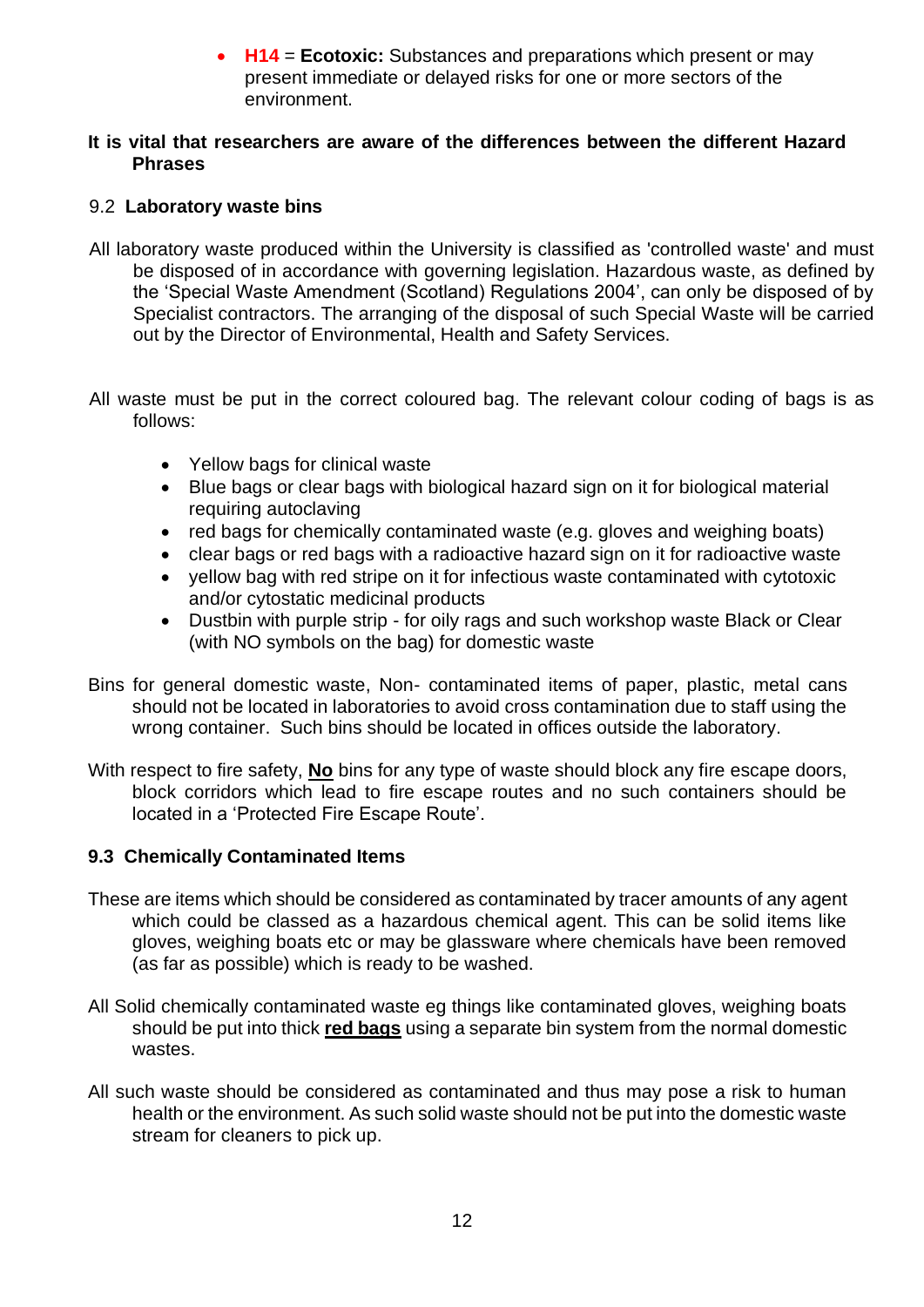- When these red bags are full, a trained member of staff should seal the bags and transfer them to 1100 Eurobins specially provided for such waste which will be uplifted by a Specialised Waste Contractor. These red bags must not be put in the general waste uplifted by Fife Council.
- A University Special Waste Consignment Note should be completed for the uplift of chemically contaminated waste and sent to Environmental, Health and Safety Services (e-mail: ehss) and an approved contractor will be requested to uplift this waste.
- When the contractor uplifts this waste, they will request that a member of staff complete and sign a SEPA consignment Note which is a document sent to SEPA stating that the hazardous noted on the form has been uplifted from the University of St Andrews. The consignor of the waste will then be given a green copy of the SEPA Consignors Note. This should be sent to Environmental, Health and Safety Services who keep records of all hazardous waste disposals.
- Trace liquid chemically contaminated glassware (not significant quantities of liquid chemical agent) eg empty bottles of solvent can be washed by a trained member of staff and the trace quantities of chemical can be put to drain with copious quantities of water.
- **NOTE: No significant quantities of hazardous chemical agent must be put in the domestic waste stream, put to drain or any other means which does not comply with relevant legislation.**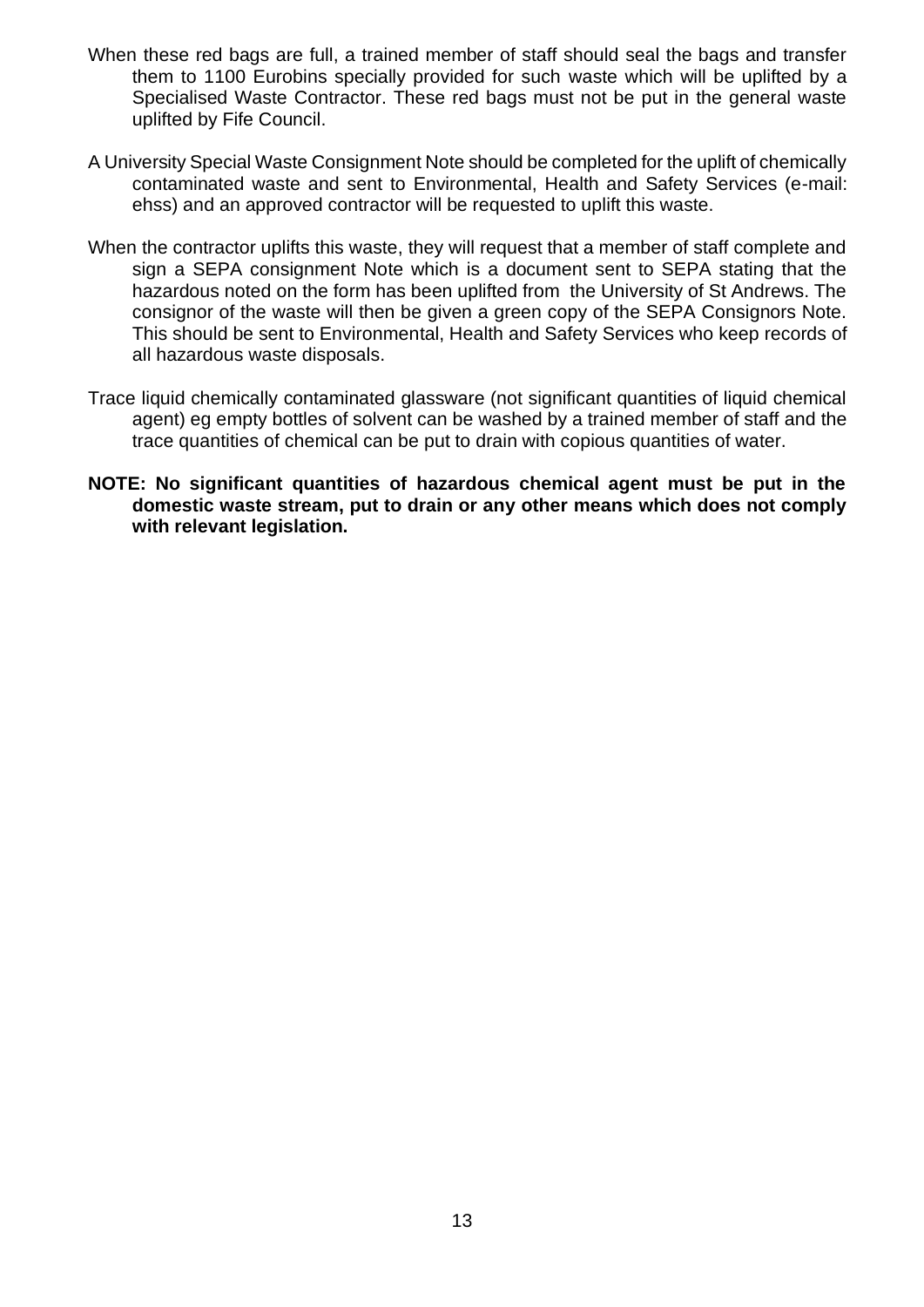# **9.4 Hazardous Chemicals**

- **No significant quantities of hazardous chemical agent must be put in the domestic waste stream, put to drain or any other means which does not comply with relevant legislation.**
- The disposal of all hazardous chemicals must comply with the relevant legislation which includes:
	- Special Waste Amendment (Scotland) Regulations 2004
	- Misuse of Drugs Regulations 2001for disposal of 'Controlled Drugs'
	- Chemical Weapons Act 1996 for disposal of Scheduled compounds regulated under this Act.
- The Special Waste Amendment (Scotland) Regulations 2004 and the Environmental Permitting Regulations 2010 in England and Wales which implement European legislative Hazardous Waste Directive to control how liquid and solid hazardous waste is disposed.
- **It is strongly recommended that all hazardous waste is disposed of through a specialised contractor.** To dispose of such waste (either as solid or liquid waste), a Special Waste Form (see Appendix 2) should be completed which details the waste and sent to Environmental, Health and Safety Services (e-mail: ehss). This ensures that at no point is hazardous waste put in the wrong waste stream putting other staff at risk (eg the plumbers being put at risk of chemicals being disposed of to drain). This includes putting waste water miscible solvents like methanol and ethanol to drain. It is strongly recommended that all such hazardous waste chemicals should be sent to a specialised waste contractor for uplift and disposal in an appropriate manner.
- **PLEASE NOTE: Only typed copies of the Special Waste form will be accepted.** No handwritten copies will be accepted.
- The regulations do allow other means of disposal of hazardous agents as waste may be deemed non-hazardous due to the nature of the agent and the dilution but this requires detailed understanding of how the limits for disposal are determined. It will also require detailed and accurate record keeping. If a School or Unit wishes to pursue this line they must first contact the Director of EHSS **PRIOR** to work starting to determine if they can dispose of the waste concerned safely and within the legislation. If waste is to be put to drain, it may also mean the University getting approval of this disposal to drain from Scottish Water as they manage the sewer system.
- The methodology for disposal of hazardous waste other than by a Special Waste Contractor is given below.
- The Scottish Environment Protection Agency (SEPA) regulate Special Waste disposal in Scotland. SEPA Guidance on Special Waste disposal is available on the SEPA website at:

[http://www.sepa.org.uk/waste/waste\\_regulation/special\\_waste/hazardous\\_waste.aspx](http://www.sepa.org.uk/waste/waste_regulation/special_waste/hazardous_waste.aspx)

- The Regulations require that no amount of certain high risk substances may be put to drain or sent out as Non-Special waste. These will be the very hazardous compounds like known human carcinogens.
- Such Substances which are defined as 'Absolute Entries' are detailed in the Guidance Document entitled: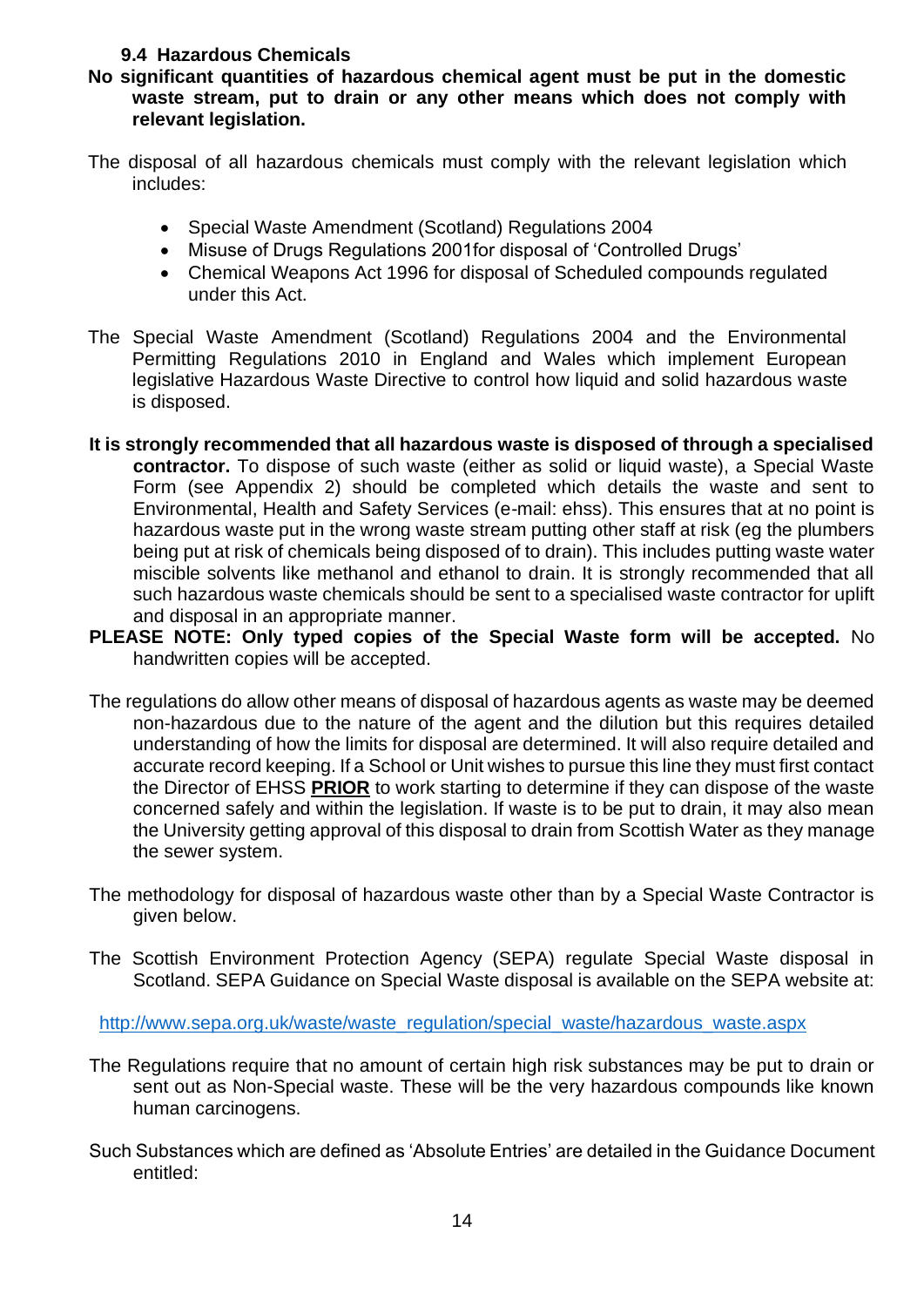Technical Guidance WM2 - **Hazardous Waste** Interpretation of the definition and classification of hazardous waste produced by SEPA.

[\(http://www.sepa.org.uk/waste/waste\\_regulation/idoc.ashx?docid=cb9c5dd5-8207-4593](http://www.sepa.org.uk/waste/waste_regulation/idoc.ashx?docid=cb9c5dd5-8207-4593-a032-c2c95995072f&version=-1) [a032-c2c95995072f&version=-1\)](http://www.sepa.org.uk/waste/waste_regulation/idoc.ashx?docid=cb9c5dd5-8207-4593-a032-c2c95995072f&version=-1)

- All such substances **must be removed as Special waste** by a specialised contractor no matter at what concentration they are being used at. To dispose of such waste (either as solid or liquid waste), a Special Waste Form (see Appendix 2) should be completed which details the waste and sent to Environmental, Health and Safety Services (e-mail: ehss).
- **PLEASE NOTE: Only typed copies of the Special Waste form will be accepted.** No handwritten copies will be accepted.
- Most chemicals however have a threshold amount set before they are classed as 'Hazardous' by the waste regulations.
- **Please note** the definition of hazardous in COSHH, Transport and Waste regulations are all slightly different.
- The definition of hazardous waste for most chemicals will depend on the Risk Phrase associated with the chemical or compound and the concentration of that chemical in the waste. An example of such an algorithm is given in appendix 5
- Details of how to define waste as hazardous and under what category can be found in the above technical guidance WM2 at URL:

[http://www.sepa.org.uk/waste/waste\\_regulation/idoc.ashx?docid=cb9c5dd5-8207-4593](http://www.sepa.org.uk/waste/waste_regulation/idoc.ashx?docid=cb9c5dd5-8207-4593-a032-c2c95995072f&version=-1) [a032-c2c95995072f&version=-1](http://www.sepa.org.uk/waste/waste_regulation/idoc.ashx?docid=cb9c5dd5-8207-4593-a032-c2c95995072f&version=-1)

- It is required that before this waste can be disposed of, it is necessary to show by using the algorithm in this document what limits must be placed on the disposal to make the waste non-hazardous (eg <0.1% solutions may be put to drain). If the waste is to go to drain, then it will also be necessary to check with Scottish Water that they will accept the waste into the sewerage system. Once this has been done, then a record sheet must be kept showing;
	- What chemicals were disposed (including any mixtures),
	- The concentration of each component of the waste,
	- What the Risk Phrase is for each component;
	- The Waste Hazard Phrase for each component (and how this was determined This may be through a document which is approved by the School prior to waste disposal);
	- When they were disposed (date and time),
	- Who disposed of the waste (Printed name and signature):
	- Where the waste was disposed.
- All records should be sent to the Director of EHSS at the end of each year and must be kept for at least 5 years.
- Where substances are deemed to be hazardous waste under this SEPA Technical Guidance document, then these substances **MUST** be removed as Special waste by a specialised contractor.
- Where there is highly reactive waste generated, it may need to be inactivated prior to final disposal. Details of such waste and the procedures for inactivation are given in the University Chemical Safety Guidance at: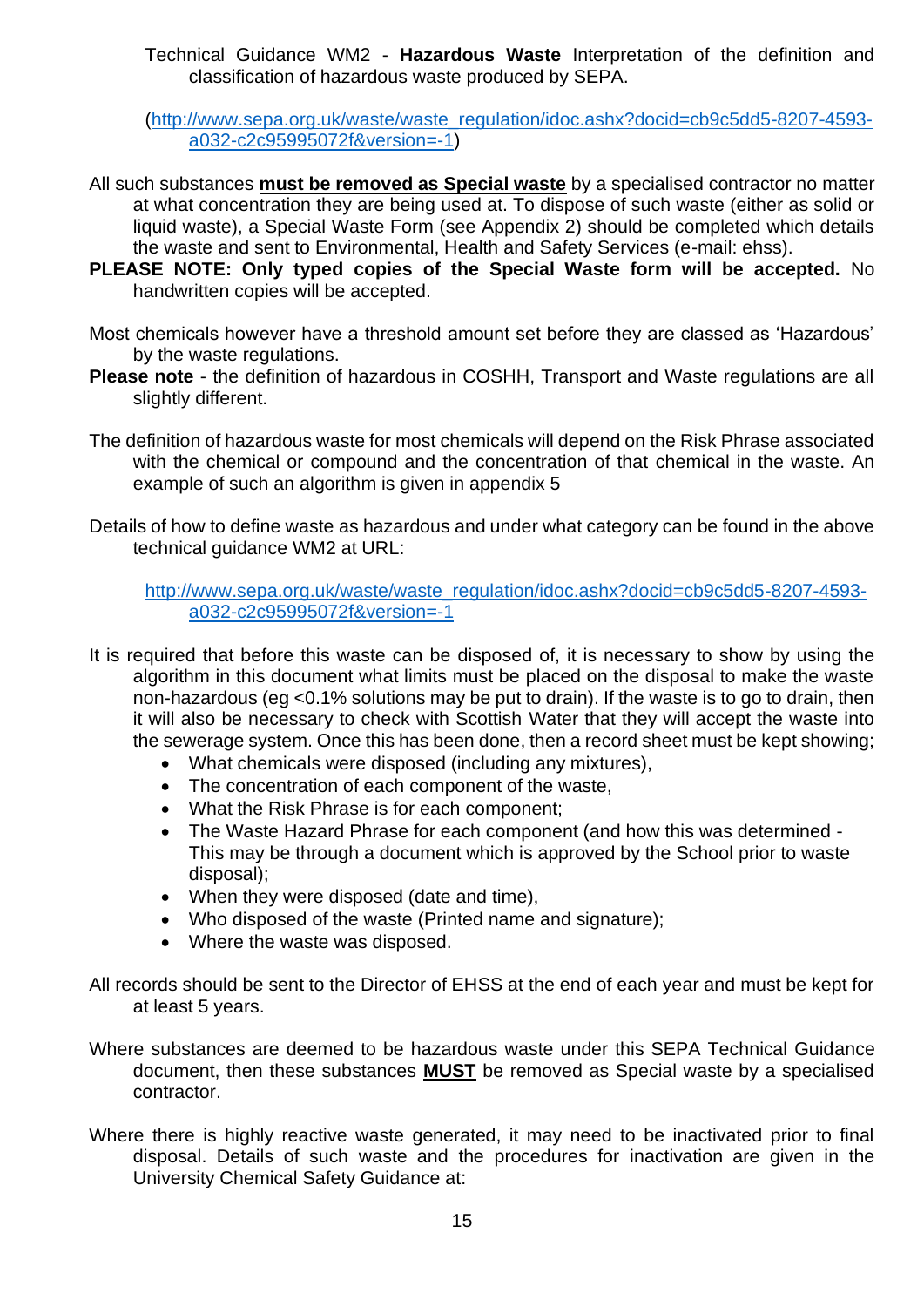- When the contractor uplifts Special Waste, they will request that a member of staff complete and sign a SEPA Consignment Note which is a document sent to SEPA stating that the hazardous waste noted on the form has been uplifted from the University of St Andrews. The consignor of the waste will then be given a green copy of the SEPA Consignors Note. This should be sent to the Director of EHSS who will keep records of all hazardous waste disposals.
- Where solid waste is deemed not to be hazardous waste according to this SEPA Technical document then it should be disposed of as chemically contaminated waste. It is strongly recommended that no significant quantities of chemically contaminated liquid waste is disposed of to drain as this will pose an unknown risk to maintenance staff and possibly to the environment.

#### **9.5 Prescription Only Drugs and Drugs Controlled Under the Misuse of Drugs Regulations**

- Unused prescription only drugs should be returned to a pharmacist for correct disposal by incineration or sent out to an approved contractor as 'Special waste'. No controlled drug waste should ever be put to drain.
- A Home Office Licence is required if you are work with 'Controlled Drugs' under the Misuse of Drugs Regulations.
- A written record of all usage and all disposals of such drugs must be maintained and made available to a Home Officer Inspector. Disposal of Controlled Drugs must be by an authorised route which will be stated in the licence.
- For the disposal of stcok solid/liquid Controlled Drugs, the Licence Holder must get the appropriate signatures to show that the waste has been disposed of by an authorised contractor and the records kept for inspection by the Home Office.
- All such substances should be removed as Special waste by a specialised contractor who is licenced to handle such wastes. To dispose of such waste (either as solid or liquid waste), a Special Waste Form (see Appendix 2) should be completed which details the waste and sent to Environmental, Health and Safety Services (e-mail: ehss). When the contractor uplifts this waste, they will request that a member of staff complete and sign a SEPA consignment Note which is a document sent to SEPA stating that the hazardous noted on the form has been uplifted from the University of St Andrews. The consignor of the waste will then be given a green copy of the SEPA Consignors Note. This should be sent to Director of EHSS who keep records of all hazardous waste disposals.
- **PLEASE NOTE: Only typed copies of the Special Waste form will be accepted.** No handwritten copies will be accepted.

#### 9.6 **Schedule 1 Chemicals in the Chemical Weapons Act 1996**

A licence is required for any Schedule 1 chemicals in this legislation. The licence will detail the storage requirements, usage and disposal record requirements. These must be followed and the written records of disposal made available for inspection.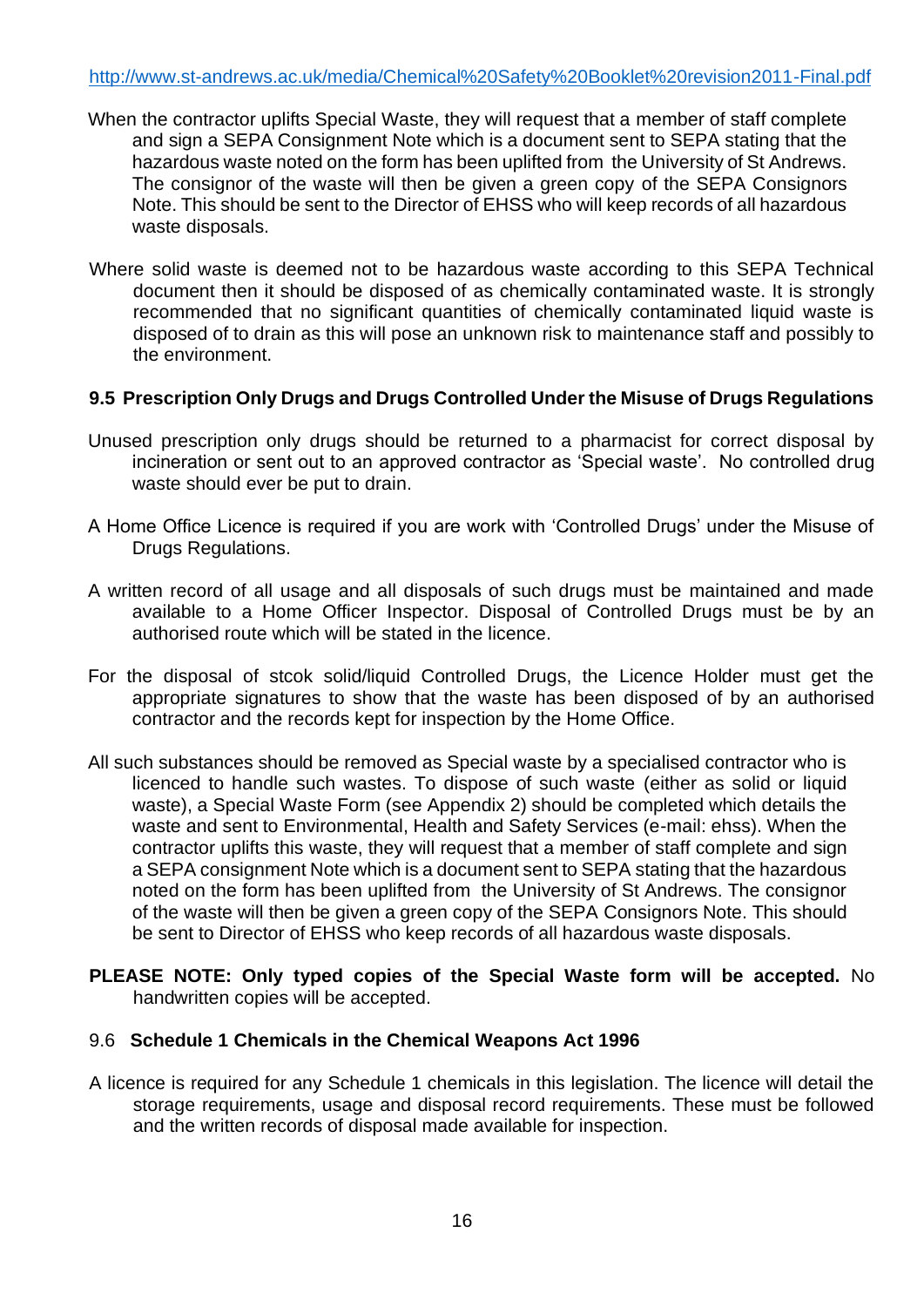- Any researcher who has a Chemical Weapons Act Schedule 1 licence for working with such chemicals should notify the Director of EHSS to ensure that the correct disposal procedures for this chemical are followed.
- When such waste needs to be disposed, the University must ensure that the waste is disposed of in the correct manner and must get written confirmation that the waste has been finally disposed. The Director of EHSS will maintain all records showing confirmation of final disposal.
- To arrange for uplift and disposal of such compounds, either as solid or liquid waste, a Special Waste Form (see Appendix 2) should be completed which details the waste and sent to Environmental, Health and Safety Services (e-mail: ehss). When the contractor uplifts this waste, they will request that a member of staff complete and sign a SEPA consignment Note which is a document sent to SEPA stating that the hazardous noted on the form has been uplifted from the University of St Andrews. The consignor of the waste will then be given a green copy of the SEPA Consignors Note. This should be sent to Director of EHSS who keep records of all hazardous waste disposals.

#### 9.7 **Schedule 5 Anti-Terrorism, Security and Crime Act 2001Toxins**

- There is a requirement for the University to notify the police if any research group is using such toxins. There is a requirement to keep suitable and sufficient records which identifies the source of the toxin, the storage requirements, what it will be used for and how it will be disposed of.
- When such waste needs to be disposed, the University must ensure that the waste is disposed of in the correct manner and must get written confirmation that the waste has been finally disposed. The Director of EHSS will maintain all records showing confirmation of final disposal.
- To arrange for uplift and disposal of such compounds, either as solid or liquid waste, a Special Waste Form (see Appendix 2) should be completed which details the waste and sent to Environmental, Health and Safety Services (e-mail: ehss).

#### 9.8 **Ozone Depleting and Possible Climate Change Chemicals**

- Specific legislation (eg. The Fluorinated Greenhouse Gases Regulations 2009 and The Environmental Protection (Controls on Ozone-Depleting Substances) Regulations 2011 **)**  require certain chemicals which have significant ozone depleting characteristics or are considered to be a possible cause of climate change cannot be used or disposed of by normal disposal routes. The list of such chemicals is available from the Director of EHSS on request but includes many chloro-fluoro-carbon (CFCs) molecules. These compounds have to be disposed of via specialised licenced contractors and sent for incineration at specific temperatures.
- All such substances should be removed as Special waste by a specialised contractor who is licenced to handle such wastes. To dispose of such waste (either as solid or liquid waste), a Special Waste Form (see Appendix 2) should be completed which details the waste and sent to Environmental, Health and Safety Services (e-mail: ehss).
- **PLEASE NOTE: Only typed copies of the Special Waste form will be accepted.** No handwritten copies will be accepted.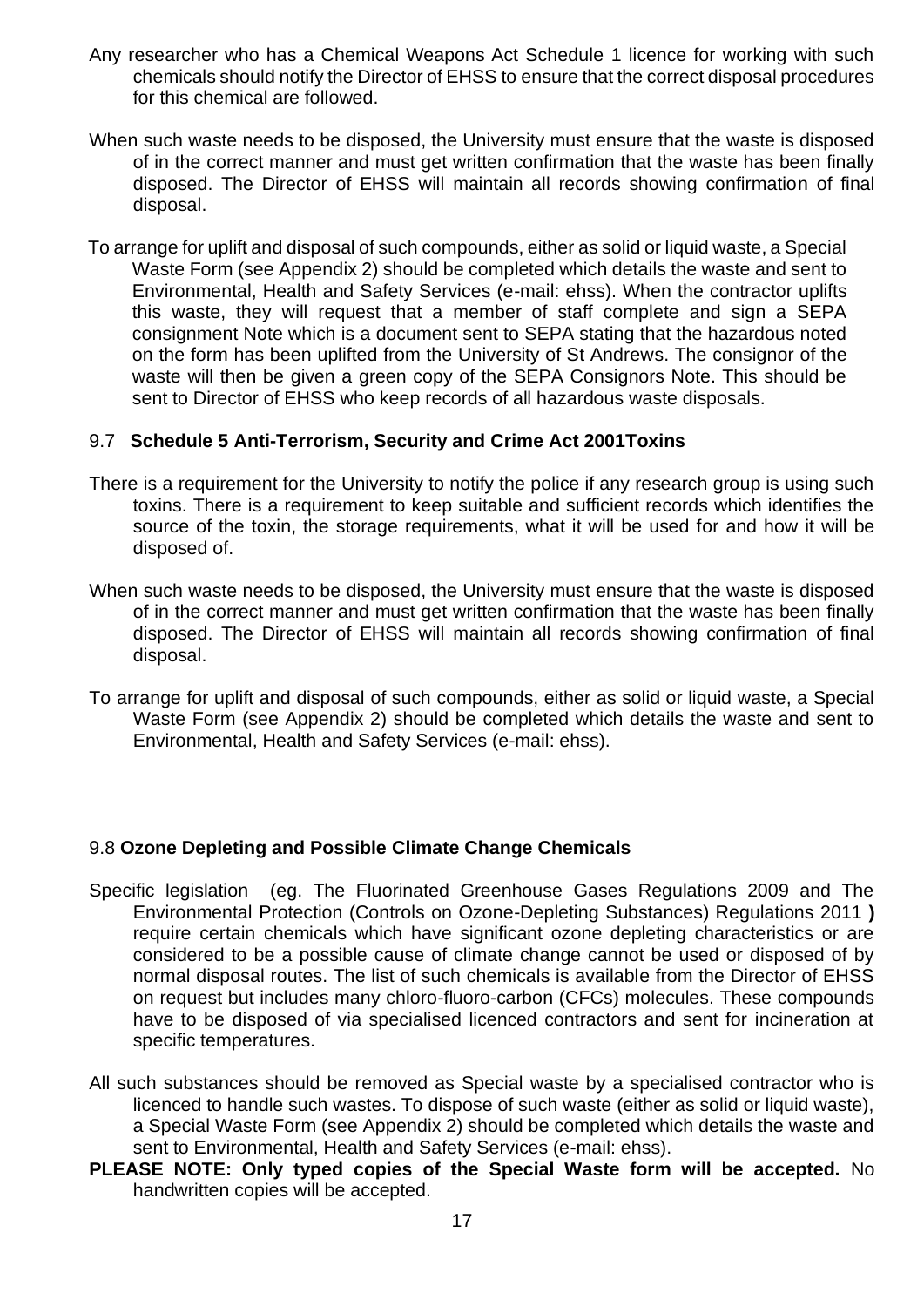# 9.9 **Environmentally Accumulating Chemicals (eg Poly Chlorinated Biphenyls -PCBs)**

- There are many chemicals which are not metabolised and thus just accumulate in the environment or in humans eg. PCBs. Such compounds must be incinerated at specific temperatures to ensure they are properly destroyed and do not form toxic compounds if they are incorrectly incinerated.
- PCBs have been used in significant quantities throughout the University for different purposes eg electrical insulation in high voltage switch gear. If you believe you may have waste PCBs which you need to destroy, then you must inform the Director of EHSS who will find a suitable waste contractor who can get these compounds incinerated at the correct temperature
- Under specific legislation, work with new PCBs requires a specific licence from SEPA which will require a written record of all usage of PCBs and how the PCBs have been destroyed. There will be a need for the waste contractor to be aware that they must inform the University of final disposal by the appropriate means.
- To arrange for uplift and disposal of such compounds, either as solid or liquid waste, a Special Waste Form (see Appendix 2) should be completed which details the waste and sent to Environmental, Health and Safety Services (e-mail: ehss).

#### 10. **Sharps waste**

- To avoid injury, research groups should try to use no sharp items for their research (eg do not use glass Pasteur pipettes but use plastic ones).
- If this is not feasible, all sharps waste must be put in a puncture proof container so that the waste poses no risk to other workers.
- Broken non-contaminated glass must be put inside a plastic or other resistant container such that it can be transported to the external waste bins without risk. Ordinary cardboard boxes are NOT suitable for this purpose and should not be used.
- If practicable, users of syringes and needles should use the equipment which automatically separates the syringe from the needle (eg [http://www.safe-point.co.uk/\)](http://www.safe-point.co.uk/). The syringe should then be disposed of in the normal way according to the contamination
- Contaminated sharps should be put in the appropriate labelled sharps container (if at all possible, do not put chemically contaminated sharps in a container saying biological risk). The label on the container will define the route (and thus cost) of disposal

All such chemically contaminated waste must go out as Special Waste.

- Standard biological hazard marked sharps container should be used for biologically contaminated items which are then removed by a specialised contractor form incineration.
- If the sharps are radioactively contaminated, chemical and biological hazard markings must be removed and the sharps container labelled to identify that it is radioactively contaminated. These containers will then be disposed of as radioactive waste - See Section 11.

#### 11. **Disposal of Clinical and Biologically Contaminated Waste**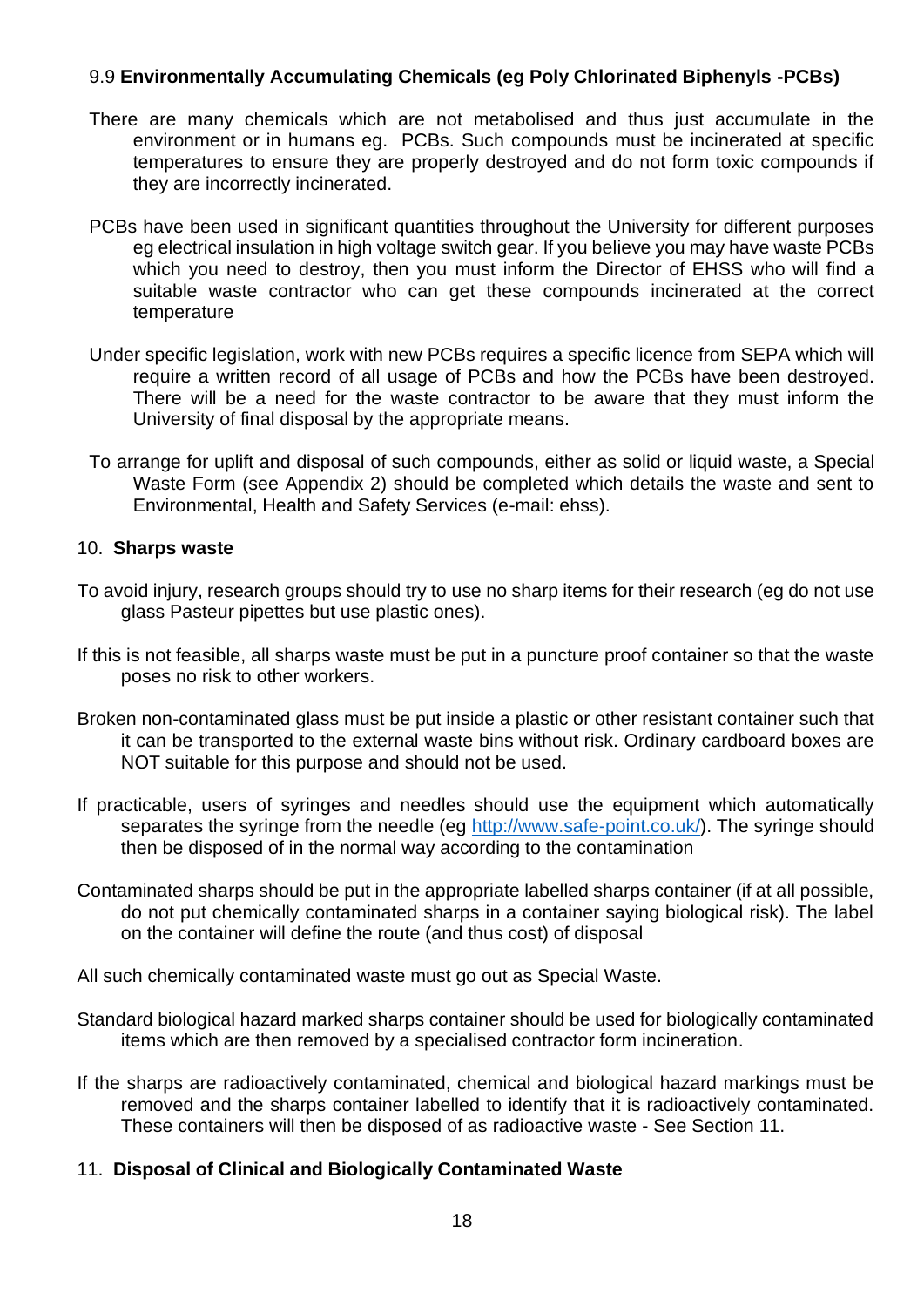# 11.1 **Disposal of Clinical Samples**

- The use of primary clinical samples (as opposed to long term transformed human cell lines) must have obtained ethical approval prior to use. This Ethical Approval process must detail what will be done with the clinical samples and how the samples will be disposed.
- All solid clinical waste should be put into yellow bags with either a statement saying 'Clinical Waste' or a biological hazard symbol on it.
- Clinical tissue samples must be destroyed by incineration and a record kept of the route and final disposal of such samples unless written dispensation is given for an alternative route. It is not recommended that such tissue samples are autoclaved and put out with other autoclaved waste.
- Disposal of primary clinical cell cultures may be autoclaved and disposed of via normal autoclaved waste route (see section 10.3).

# 11.2 **Autoclaving of ACDP Category 1&2 Pathogens and Category 1&2 Genetically Modified Organisms in Biologically Contaminated Waste**

- Where practicable all waste which may be contaminated by ACDP Category 1&2 pathogens or Category 1&2 genetically modified organisms must be autoclaved to ensure there is at the very least  $10<sup>5</sup>$  reduction in viable organisms.
- All solid waste contaminated by category 1 & 2 pathogens and/or GMOs must be put in blue or clear bags with a biological hazard symbol.
- Most autoclaves run on a cycle of  $120^{\circ}$ C and 15 pounds per square inch (psi) for 20 minutes. This may not be enough for some organisms (for example some some thermophilus bacterial strains are resistant t to temperature, bacterial spores are temperature resistant, prions eg Transmissible spongiform encephalopathy -TSEs). It is therefore vital that **prior to the work starting,** the risk assessment includes details of the waste disposal procedure including any specific requirements for the operation of the autoclave.
- Autoclaves exponentially reduce the number of viable organisms, which means that after a run there will always be viable organisms left. This is something which must be considered when determining the requirements for the autoclave run. There is also a lot of information regarding the sensitivity of organisms of specific organisms to specific temperatures and pressures in autoclaves. This is given tin the D-Value for an organism which gives the temperature, pressure and time for a 90% reduction in viable organisms eg

| Average Vlaue of D-Value for Some Typical Micro-Organisms                                                                             |             |  |  |
|---------------------------------------------------------------------------------------------------------------------------------------|-------------|--|--|
| Time needed for autoclave at 121oC at 15 psi<br>Micro-Organism<br>reduce the number of viable organisms<br>$90\%$ (D <sub>121</sub> ) |             |  |  |
|                                                                                                                                       | (Minutes)   |  |  |
| Clostridium botulinum                                                                                                                 | 0.2         |  |  |
| Bacillus stearothermophilus                                                                                                           | 2.0         |  |  |
| <b>Bacillus subtilus</b>                                                                                                              | 0.5         |  |  |
| Bacillus megaterium                                                                                                                   | 0.04        |  |  |
| Clostridium sporogenes                                                                                                                | $0.8 - 1.4$ |  |  |
| Clostridium histoyticum                                                                                                               | 0.01        |  |  |

Table from Fedegari Autoclavi Spa [\(http://www.fedegariusa.com/techno.asp\)](http://www.fedegariusa.com/techno.asp)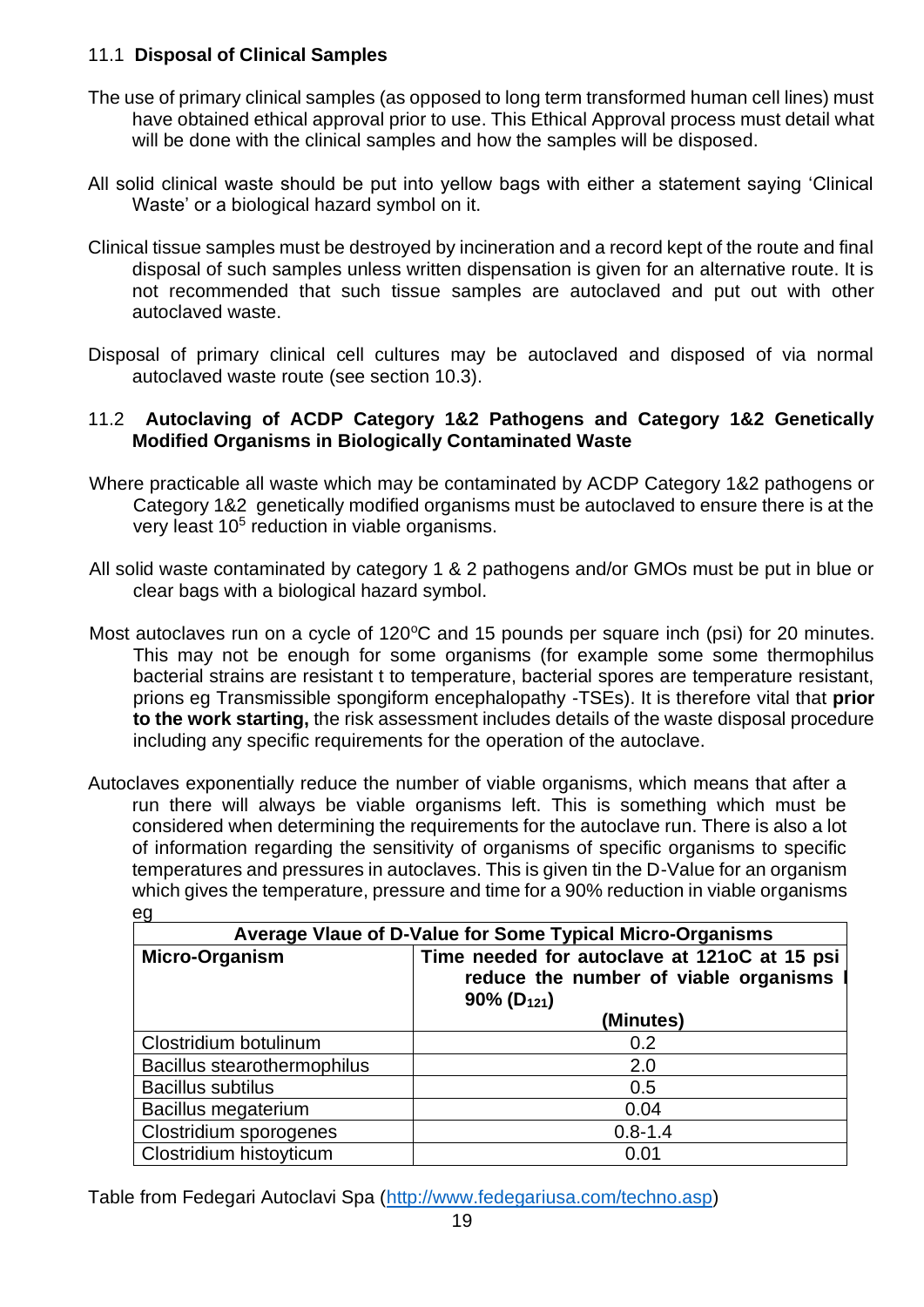- Given  $D_{121}$  is a 1 log reduction, to ensure proper disinfection with an autoclave there should be at least a 5 log reduction in viable organisms, thus you will need at the very least 10 minutes to reduce Bacillus stearothermophilus by  $10^5$  fold at  $121^{\circ}$ C at 15psi. For prions like TSE you will need to use a much higher temperature of  $134^{\circ}$ C for 18 minutes at the very least to achieve a level of disinfection which is appropriate.
- When using an autoclave for such disinfection of waste, it is vital that specific thermocouples are used to accurately measure the temperature in the autoclave during every run to ensure it reaches the appropriate temperature. A written record of the temperature and time of the autoclave runs should be kept for 5 years.
- Once the biological contaminated waste has been autoclaved then it is deemed not to be biologically contaminated. If there is no further contamination eg chemical contamination then the waste can be put out to Fife Council Eurobins. If there is still chemical contamination, then the waste must go out via 'Chemically Contaminated' waste routes

### 11.3 **Chemical Disinfection of ACDP Category 1&2 Pathogens and Category 1&2 Genetically Modified Organisms (GMOs) in Biologically Contaminated Waste.**

The purpose of liquid disinfection is to render biological agents in liquid waste non-viable. The Health and Safety Executive require that if chemical disinfectants are to be used, then there must be written validated evidence that they are effective. This may be evidence provided by the supplier, or published data or by personal experimentation (details of the experiments to show effectiveness must be kept). The effectiveness of the disinfectant will depend on the type of pathogen (e.g. ACDP Category 4 pathogens require a greater level of inactivation as the consequences of escape of such a pathogen would be much greater than an ACDP Category 1 pathogen) or the state that the pathogen is in (e.g. spores are much harder to inactivate than eukaryotic cell lines). Thus the risk assessment for the work will determine the type of disinfectant which can be used and the required reduction in pathogen titre. The HSE have recommended that for category 1 and 2 pathogens/GMOs there should be a reduction in titre of  $10<sup>5</sup>$  at the very least.

The following chemicals are used for disinfection:

- **Clear Soluble Phenolics -** These are not greatly inactivated by organic matter and do not attack metals. They are effective against vegetative bacteria and against lipid containing viruses. They should be used in general microbiology, for discard jars and for disinfecting benches. Use all phenolics at the manufacturers' recommended dilutions. Do not store diluted disinfectants.
- Examples of phenolic disinfectants are 'Clearsol' , 'Printol' , 'Stericol' 'Sudol' .
- **Peroxysulfates -** These are disinfectants like hyprochlorites which act as a strong oxidiser of biological materials. These compounds are much less corrosive than hypochlorites and are less sensitive to inactivation by proteinaceous materials than hypochlorites (though they are inactivated by high concentrations of such materials). Example of a peroxysulfate compound is Virkon.
- **Hypochlorites -** These disinfectants are usually inactivated by organic matter and attack metals to varying degrees. Hypochlorites are suitable disinfectants for vegetative bacteria (including mycobacteria), spores, fungi and both lipid containing and nonlipid containing viruses depending on the concentration of chlorine.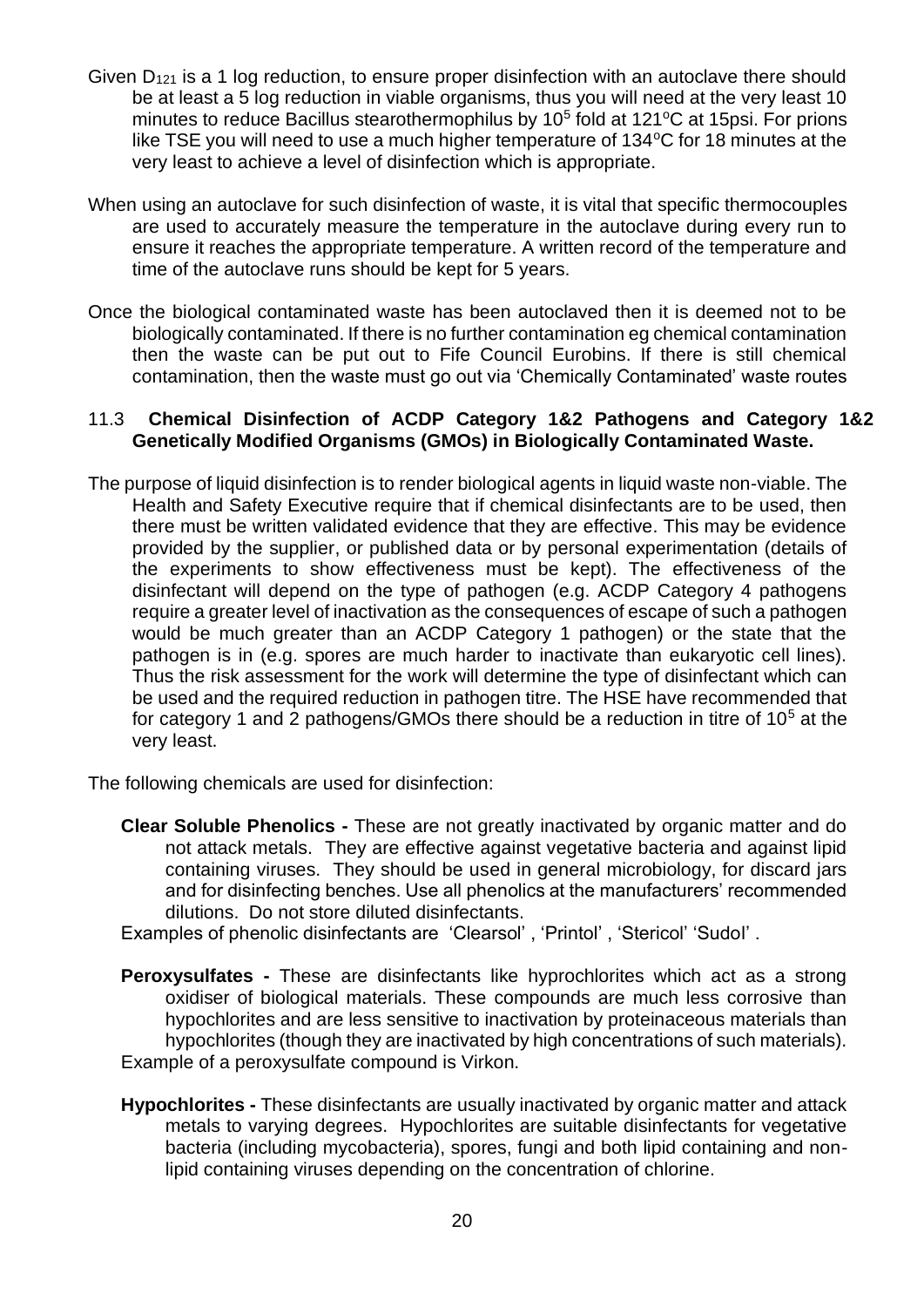- **Note:** Hypochlorites must never be used on centrifuges or moving parts of machinery or metal surfaces.
- As hypochlorites are easily inactivated by protein they should not be used for highly proteinaceous material. They may be used in virology for virus samples, small quantities of blood, discard jars, pipette holders and for surface disinfection. 'Chloros' and 'Domestos' contain nominally 100,000 ppm of available chlorine but many bleaches contain 50,000 ppm or less. 'Chloros' and Domestos' should be used as follows:

| General use    | 1% v/v (1,000 ppm available chlorine)      |
|----------------|--------------------------------------------|
| Pipette jars   | $2.5\%$ v/v (2,500 ppm available chlorine) |
| Blood spillage | 10% v/v (10,000 ppm available chlorine).   |

- Hypochlorites are compatible with anionic and non-ionic detergents but not with cationic detergents such as quaternary ammonium compounds (e.g. cetrimide). The activity of the hypochlorite should be regularly tested e.g. with starch iodide paper, which turns blue-black in the presence of hypochlorite.
- Examples of hypochlorite disinfectants are 'Chloros', 'Domestos', 'Milton'.
- **Alcohols -** Ethanol and propan-2-ol at concentrations of 70-80% are effective, albeit slowly, against vegetative bacteria and lipid containing viruses . They are not effective against spores, fungi and non-lipid containing viruses. These solutions are very useful for disinfecting surfaces. It should be noted that 70% propan-2-ol is much more effective than 70% ethanol
- **Quaternary Ammonium Compounds -** These are cationic detergents which are effective against vegetative bacteria, lipid containing viruses and some fungi but are not effective against mycobacteria, spores and non-lipid containing viruses. These compounds are inactivated by protein, by a variety of natural and plastic materials and by non-ionic detergents. These compounds have limited use for disinfection within the laboratory due to inactivation but as they are non-corroding they are good for cleaning metallic surfaces.
- Example of a quaternary ammonium disinfectant is 'Cetrimide'.
- **Aldehydes -** Aldehydes (eg Formaldehyde and Gluteraldehyde) are toxic substances and should only be used as disinfectants in special situations. They are effective against vegetative bacteria (including mycobacteria), spores, fungi and both lipid and non-lipid containing viruses. Aldehydes are active in the presence of protein and are not inactivated by natural or man-made substances or detergents.
- **Note:** Gluteraldehyde is a known sensitiser and can cause serious respiratory diseases. It should not normally be used as a disinfectant. Alternatives to gluteraldehyde include Peracetic acid (tradename: NU-CIDEX, Johnson and Johnson Medical).
- It is vital that if an disinfectant is used there must be evidence that it will reduce the pathogen titre by 10<sup>5</sup>. In many cases this information can be supplied by the manufacturer eg for Virkon (Details can be obtained from Virkon [http://www2.dupont.com/Virkon\\_S/en\\_GB/products/downloads.html\)](http://www2.dupont.com/Virkon_S/en_GB/products/downloads.html)
- The disposal of chemically disinfected waste to drain will depend on the disinfectant. No toxic substance used as a disinfectant may be put to drain. Only large volumes of very dilute Virkon treated biological media where the biological contaminated cells should ever be put to drain. All other such liquid waste should be kept and disposed of as 'Special Waste' by the standard route.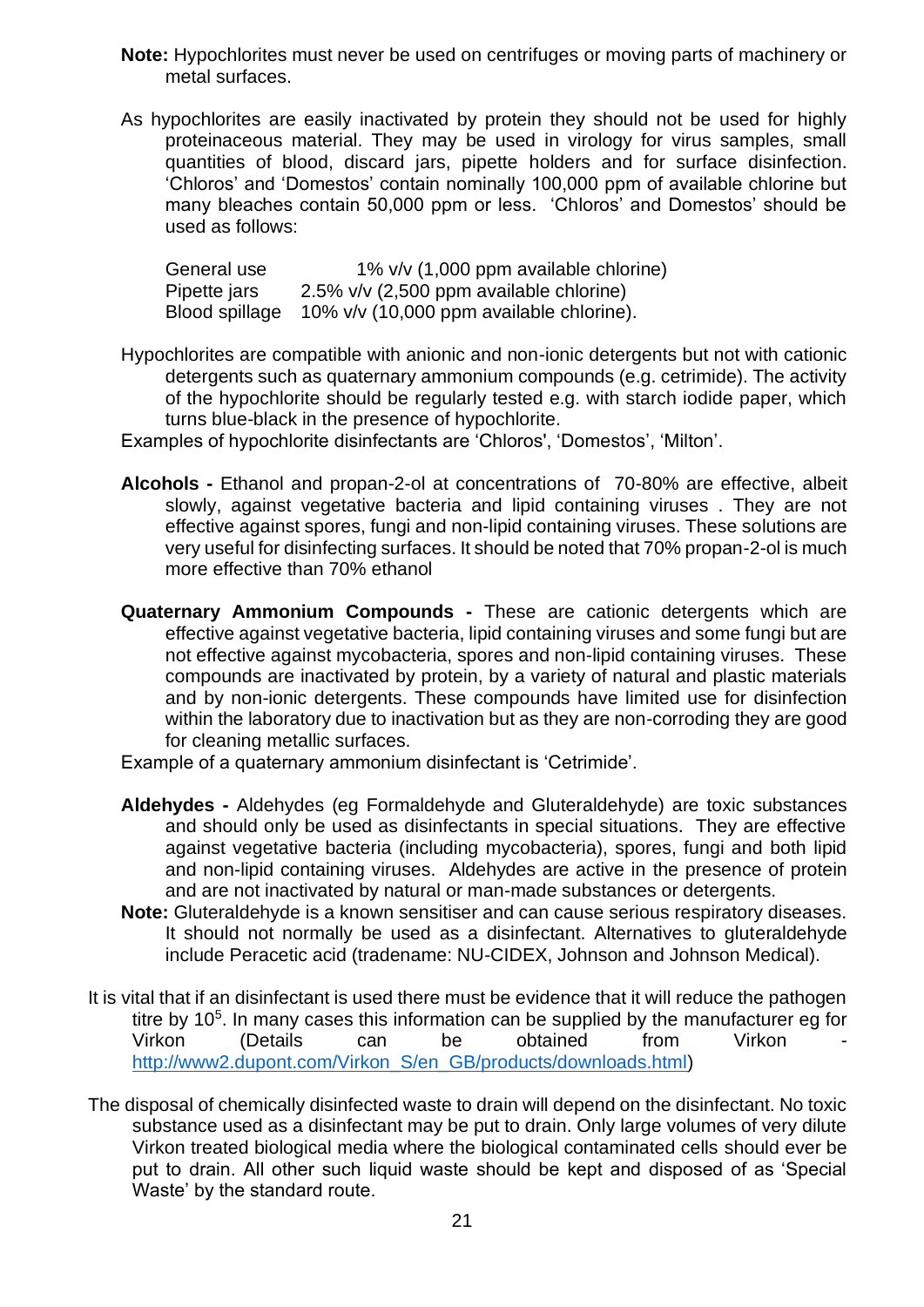Agents like formaldehyde or gluteraldehyde or hypochlorites etc treated biological contaminated waste must never be put to drain as these are extremely hazardous and reactive chemical agents which may put other workers at risk (eg if they use an agent which reacts with hypochlorites, this can generate chlorine gas) or may put the environment at risk.

#### 11.4 **Disposal of ACDP Category 3 pathogens or category 3 GMOs or agents listed as Specified Animal Pathogens (SAPO) or Infectious Plant Pathogens**

- Category 3 pathogens pose a significant risk of human disease and agents listed under the Specified Animal Pathogens (Scotland) Order 2009 (SAPO) or plant pathogens listed in the Plant Health Order as amended pose significant risk to the environment. It is therefore vital that detailed written waste management procedures are put in place and followed.
- These procedures will be detailed in the Code of Practice within the Category 3 containment laboratory where all such work will be carried out.
- It is a requirement for chemical disinfection of category 3 pathogens or SAPO agents that the chemical agents reduces the titre of the agent by at least  $10<sup>5</sup>$  to  $10<sup>6</sup>$  fold but preferably better than this standard. This has to be done in the media that the agents are being grown in to ensure that the activity of the disinfectant is not affected by the media eg hypochorites will react with proteins making the hypochlorite inactive as a disinfectant.
- All waste disposal procedures used in category 3 containment facilities **must be approved by the Director and the Manager of the Category 3 facilities prior to work starting.**
- All solid category pathogen /SAPO contaminated waste must be autoclaved and then sent for incineration afterwards.
- The chemical disinfectant should ensure that no category 3 agent can escape from the containment facility.

#### 12. **Radioactive Waste**

#### 12.1 **Introduction**

- Radioactive waste is managed under the Environmental Authorisations (Scotland ) Regulations 2018 as amended in Scotland but the Environmental Permitting (England and Wales) Regulations 2010 in England and Wales. The Environmental Authorisations (Scotland) Regulations 2018 is enforced by the Scottish Environment Protection Agency (SEPA). In both sets of legislation, Certificates are issued on how much radioactivity a site may hold and also how much radioactivity can dispose to the environment. The University of St Andrews has one Certificate of Registration which limits the amount and types of radioactive isotopes that may be held in all the buildings in St Andrews. The University Radiation Protection Adviser then allocates a specific amount of the total University allocation to each building registered to work with radioactivity. The University also holds a Certificate of Authorisation to dispose of the solid and liquid radioactive waste it may hold.
- Under no circumstances may radioactive materials be held which the University is not registered to hold and no waste may be disposed without a Certificate of Authorisation.
- Details of how work with radioactive materials is controlled is given in the University Local Rules for Work with Ionising Radiations which can be found at: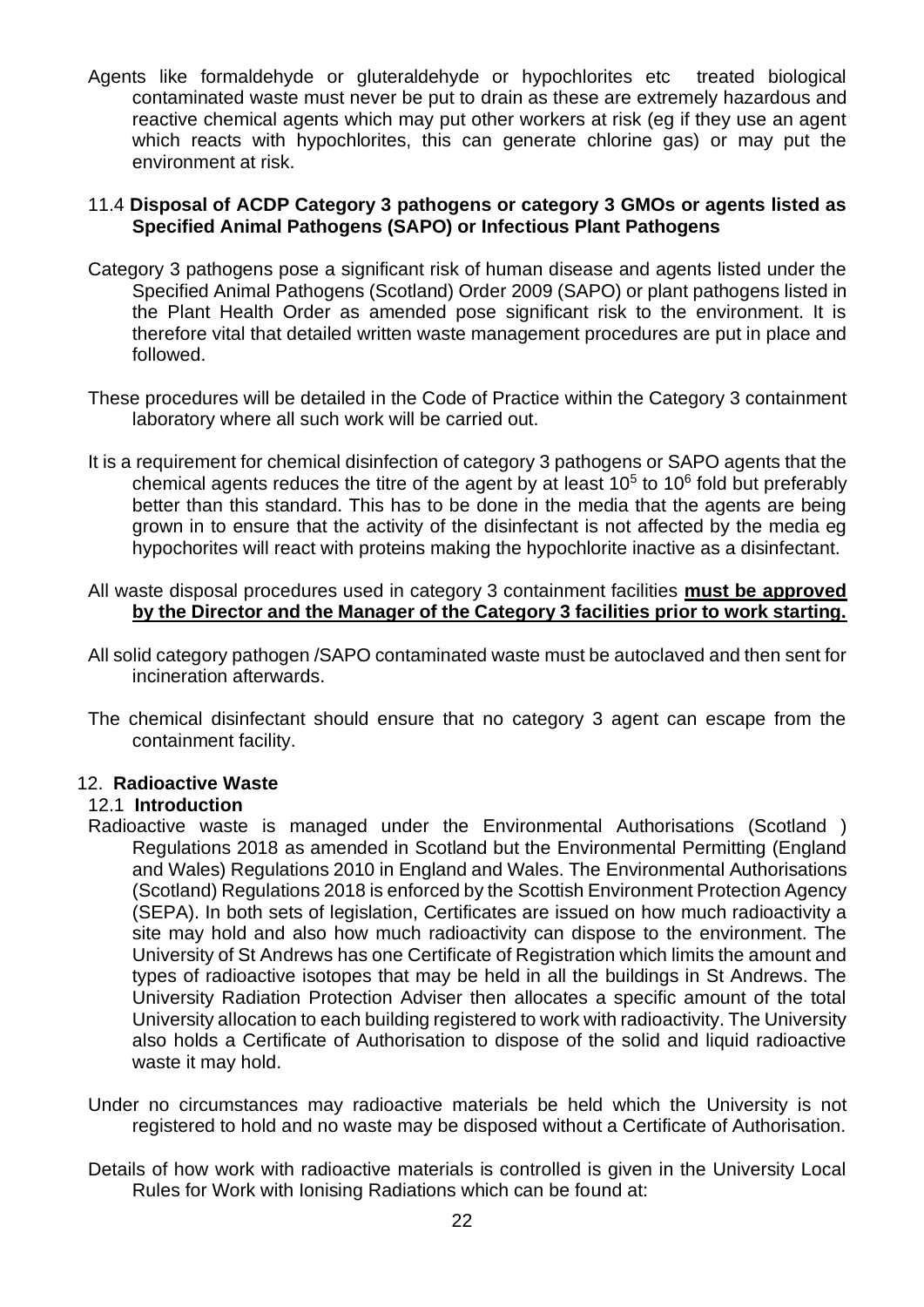## 12.2 **Sealed Radioactive Sources**

- Many pieces of equipment have sealed radioactive sources embedded in the equipment eg scintillation counters, ni-63 in ionisation detectors, older fire detector heads.
- Each School/Unit **must** have a written record of each of these sources and undertake an annual check to ensure that such sources have not been put to waste with equipment.
- There is a piece of legislation which allows some low activity sealed sources to be disposed of without a Certificate of Authorisation. Before any such source is disposed, it is vital that this is checked with the Director of EHSS prior to disposal.
- Where practicable, these sources must be removed from the equipment prior to disposal or the company undertaking disposal has appropriate certification to receive the sources for final disposal. Records **must be kept** of all such sealed source waste disposal.
- Larger sealed radioactive sources that have a certificate of registration will not have a Certificate of authorisation and thus may NOT be disposed of until such an authorisation has been obtained from SEPA. No such sources may thus be disposed of until the Director of EHSS has been notified and this office has obtained a Certificate of Authorisation from SEPA. This type of certificate often takes 6-12 months to obtain and thus it is vital that if there is a need for disposal this is well planned in advance.
- Disposal of large radioactive sources are very expensive and as such, the financial implications for disposal must be considered before purchasing such a large radioactive source.

#### 12.2 **Solid Radioactive Contaminated Waste**

- All usage of radioactivity must be recorded on the University computerised radioactive management system called RadProt [\(https://portal.st-andrews.ac.uk/radprot/open/](https://portal.st-andrews.ac.uk/radprot/open/) ). As an aliquot of radioactivity is used, then the waste it generates must be recorded. It is vital to do this as SEPA annually inspect the University for the holding of radioactivity and for the radioactive waste disposal records.
- All solid radioactively contaminated waste (there should be no liquid waste bar minor quantities which are sealed in containers) should be put inside a solid leak-proof bin with a lid which is lined with a black plastic bag or red bags or clear plastic bags which are identified as containing radioactive materials by having a radioactive trefoil symbol printed on the bag or having tape with a radioactive trefoil placed on the bag. Each bag should have a number which corresponds to the number for the RadProt Programme so that it can be identified what aliquot has been disposed of into that bag.
- When the bag is full it should be sealed with tape with a trefoil on it and then double bagged then sealed with tape with a trefoil on it. The RadProt number of the bag and the contents and activity in that bag should be printed off from the RadProt programme and tapped to the bag in question. The full bag should then be stored in a safe place which does not expose other users to radiation.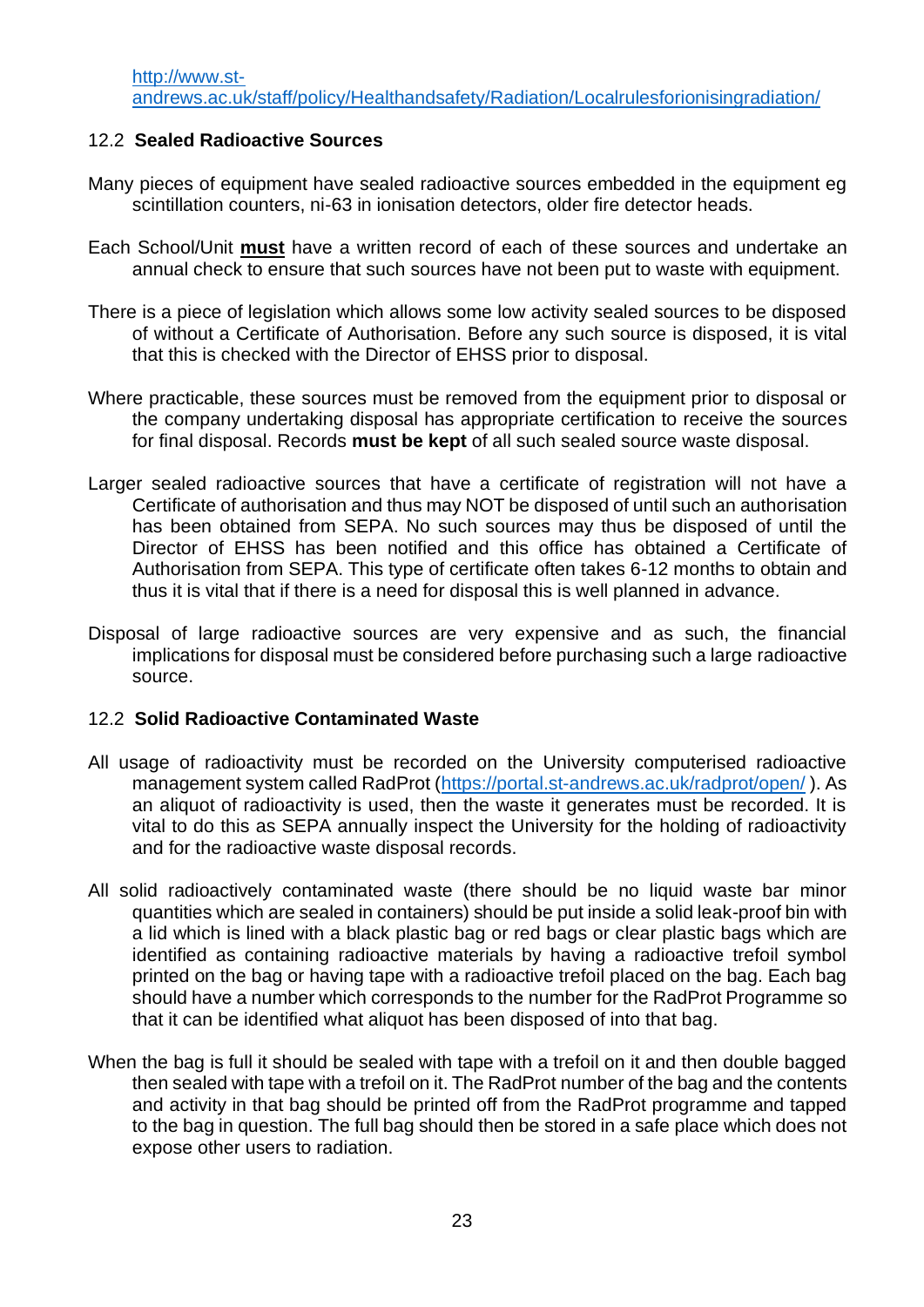- The radioactive waste bags should then be moved to the University Radioactive waste store as soon as practicable. This is done by requesting an uplift of such radioactive materials to the Director of EHSS who will arrange such an uplift.
- The record of waste at the School /Unit held on the RadProt system must then be updated to show the waste has been transferred to the Central University Radioactive Waste Store.
- Final disposal of all solid radioactive waste will be organised by the Director of EHSS. Only an approved contractor who has the necessary certification can be used as a final disposal site for radioactive waste.
- **NOTE:** No radioactive waste of un-registered isotopes or if there is in excess of 40 MBq of 3H/14C or Short half-life isotopes (<365 days half-life - eg 32P, 35S) or greater than 4MBq of long half-life isotopes (>365 days half-life eg 36Cl) waste will be uplifted as these exceed or limits set by SEPA. These are clearly stated on the University Certificate of Authorisation, a copy of which has been issued to all user Schools/Units.

#### 12.3 **Liquid Radioactive Waste Disposal**

- Then University Certificate of Authorisation details the type of isotope and the amount of liquid radioactive waste that may be disposed of to drain per month. This is the total allocation for the whole University. Each School/Unit who uses radioactivity has been been given a specific amount it can dispose of to drain per month which is part of the total allocation. All workers should be aware of the types of activity that may be disposed of from their building and the limits on the amount that can be disposed to drain per month.
- All usage of radioactivity must be recorded on the University computerised radioactive management system called RadProt. As an aliquot of radioactivity is used, then the waste it generates must be recorded. It is vital to do this as SEPA regularly (annually) inspect the University for the holding of radioactivity and for the radioactive waste disposal records. This system allows the user to define how much radioactive waste can be put to drain.
- Radioactive waste can only be put to specific designated drains which go directly to the main drain and do not have spurs onto the hand washing drains. There should be a clear symbol on the drain to identify that radioactive materials are disposed using the drain.
- Only water miscible non-toxic compounds can be put to drain. Any organic solvets or hazardous compounds must be kept for disposal by other routes eg scintillant must be kept for specific disposal as 'Solid Waste', organic solvents will be sent out using a specialised contractor. The Special Waste Regulations apply to all radioactive substances thus something may be disposable to drain under the Radioactive Substances Act but not under the Special Waste Regulations, in which case it is NOT disposable to drain.
- Only radionuclides identified and in the quantities in the Certificate of Authorisation may be disposed of to drain. A record of all liquid waste disposals to drain must be kept using the RadProt University radiation Management programme. These records are inspected on an annual basis by SEPA.
- **NOTE:** No radioactive waste of isotopes not registered to held or disposed at the University or in excess of the limits set in the Certificate of Authorisation may be put to drain. These are clearly stated on the University Certificate of Authorisation, a copy of which has been issued to all user Schools/Units.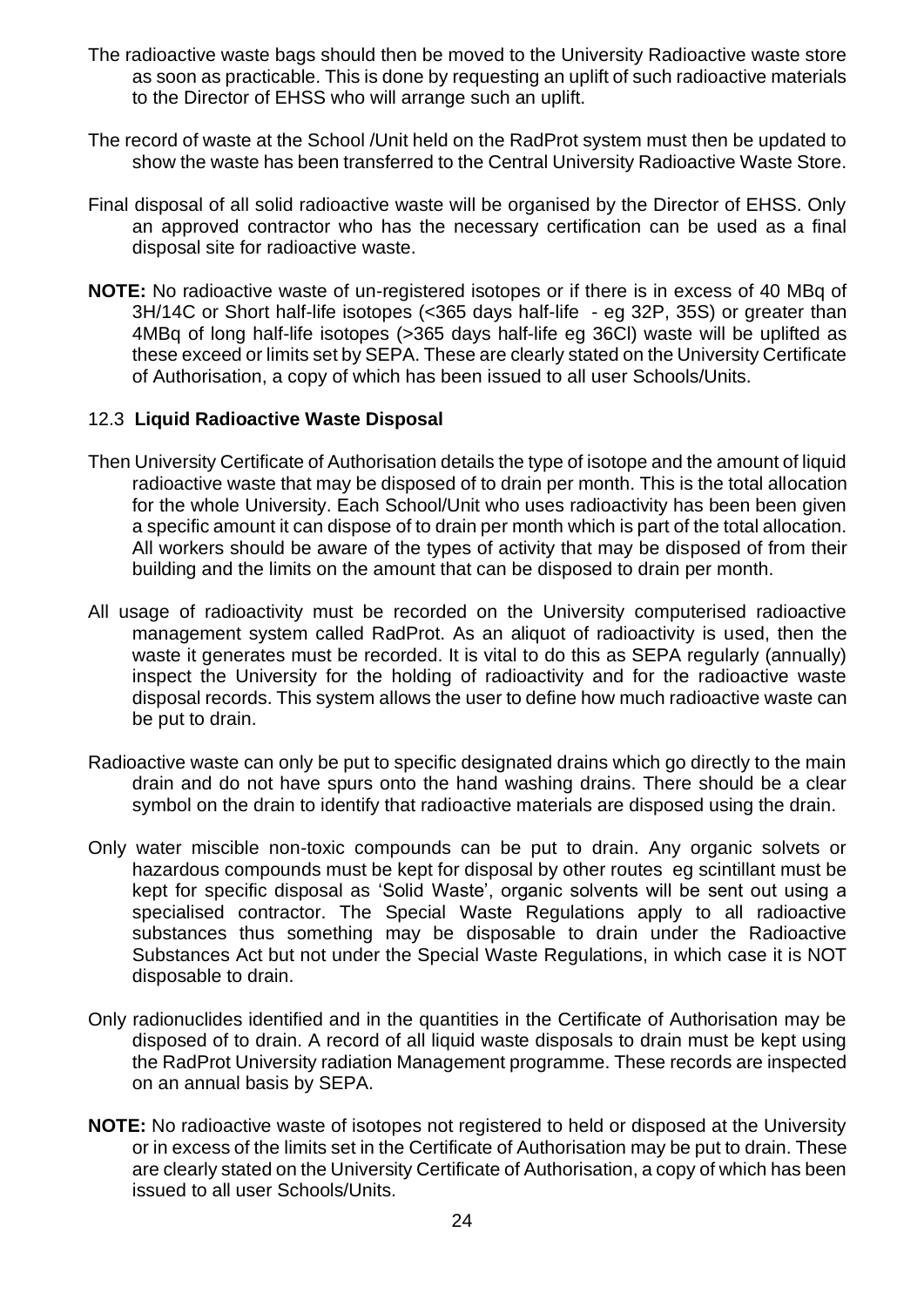# 12.4 **Radioactive Geological Samples**

It is no longer legal to dispose of uranium salts to drain in the quantities as before. The New Radioactive Substances (Exemption) Order 2011 revokes all the previous exemption orders. Uranium and other radioactive geological minerals disposal needs to take into account the Special Waste Regulations as well as the Radioactive Substances Act. All disposals of radioactive geological samples must now be approved by the University Radiological Protection Adviser.

# 13. **Transportation of Waste**

- There is a wide variety of legislation managing the transport different types of waste, the training of drivers for carrying such waste, the labelling of the waste containers and vehicle as well as the insurance of vehicles carrying this waste on the public highway. All such transport of waste has to be approved by SEPA with a Certificate of Registration Under the Control of Pollution (Amendment) Act 1989. The labelling of the waste containers and the vehicle must meet the Carriage of Dangerous Goods Regulations (guidance can be seen at: [http://www.hse.gov.uk/cdg/index.htm\)](http://www.hse.gov.uk/cdg/index.htm).
- If the waste is transported on the public highway from one site to another site (which is not the final disposal site), the second site is deemed to be a 'Transfer Station' and requires a licence which is regulated by SEPA (the exception is if the site is within 100 metres and the waste is carried by hand - see<http://www.hse.gov.uk/cdg/manual/exemptions.htm> ). This is a very complicated and expensive procedure to get such a licence and is rigorously enforced by SEPA. No such licence exists at the University thus all such waste must be kept on site and will be uplifted by a specialised and approved contractor who will take it to a licenced transfer station or to final disposal.
- All hazardous waste disposal therefore includes a transport cost which relates to meeting these requirement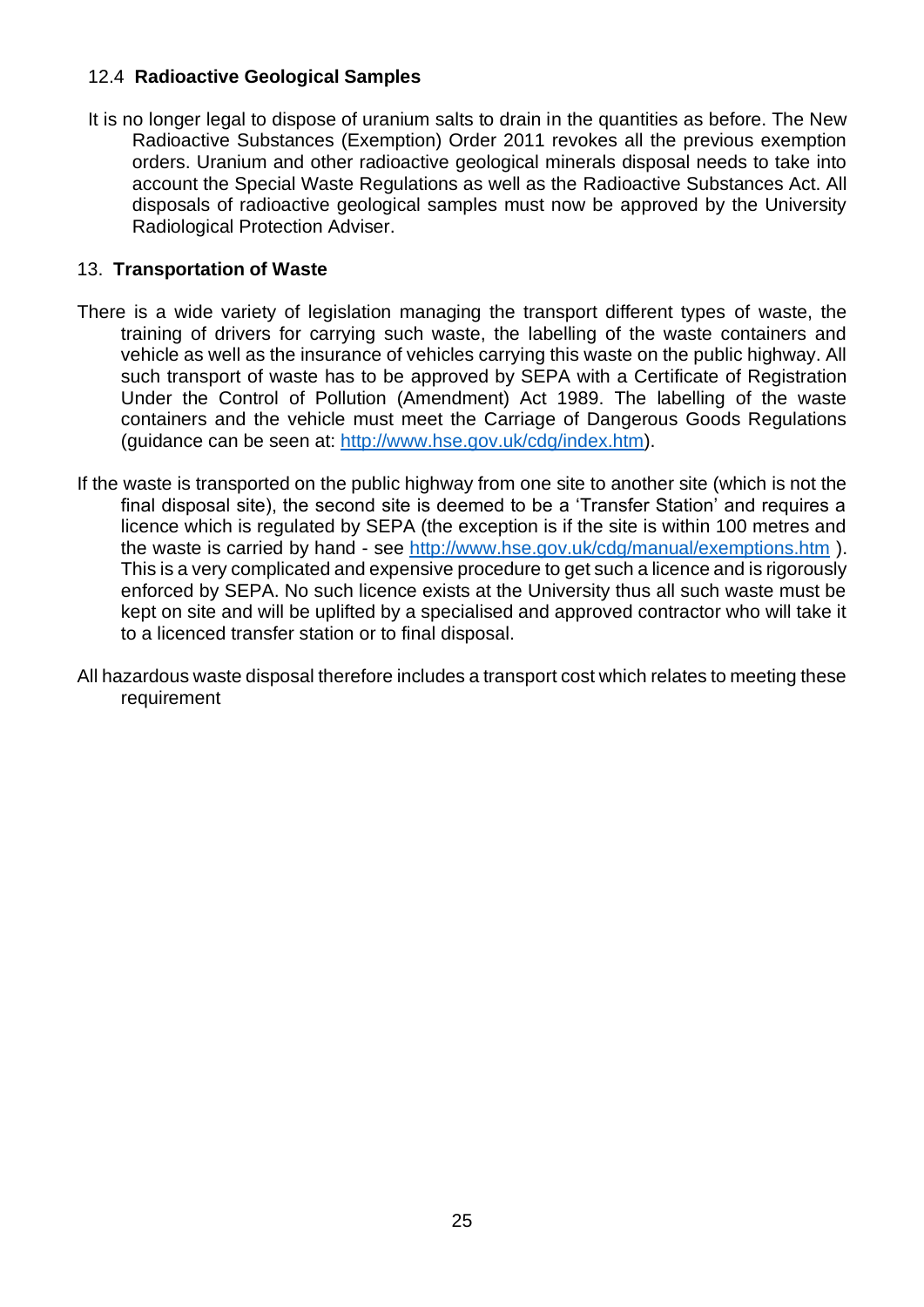# **Waste Disposal Routes**

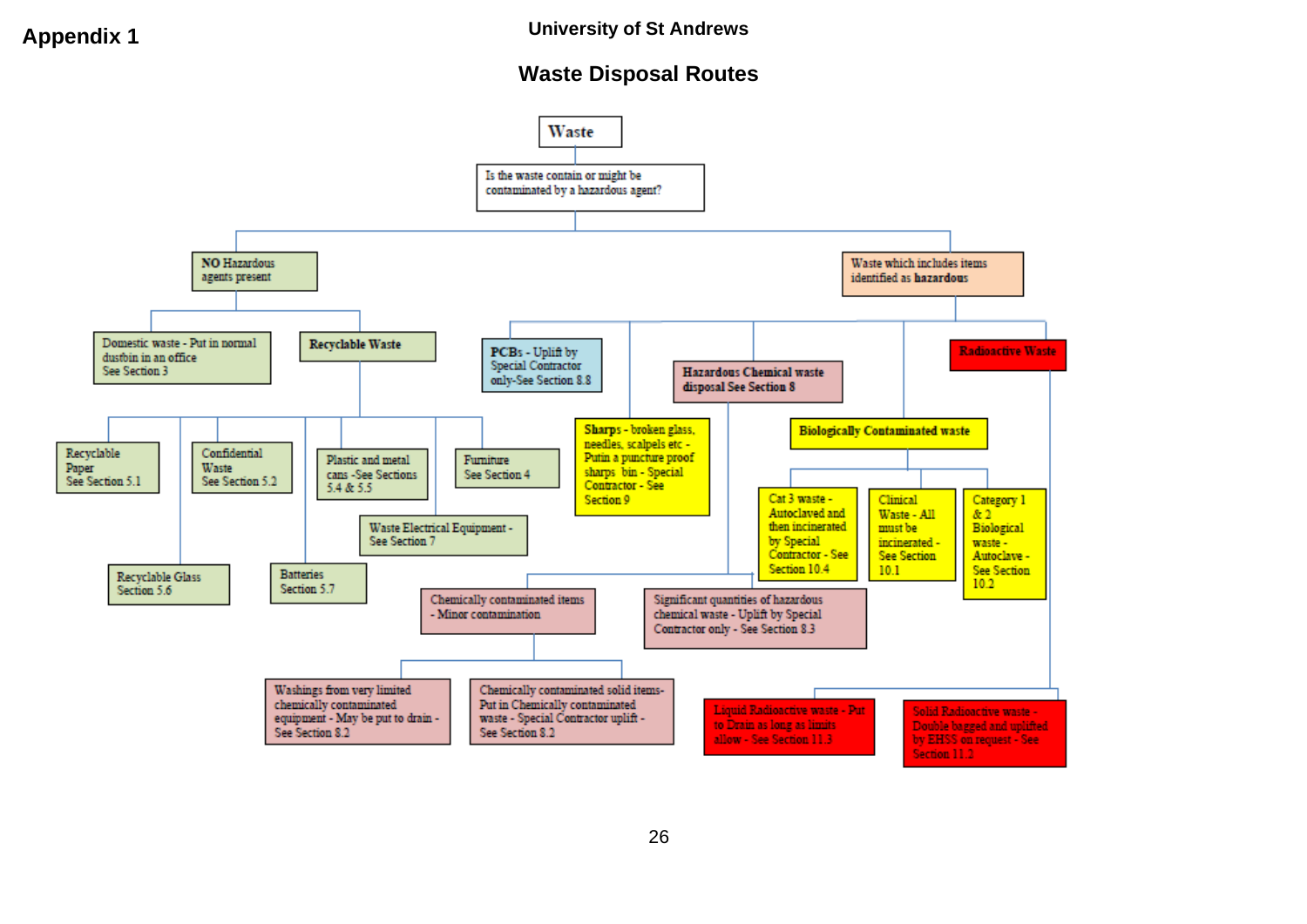# **Special waste Consignment Note**

# **Appendix 2**

|                  |                  |        |                          |                                                 | <u>USG TUTTI ALTIIN TIIID.//WWW.SC-ALIULGWS.AU.UNTITGUIA/DIAHN/0ZULAU/0ZUUTIAIIS/0ZULISLAIS_UL</u><br><b>University of St. Andrews</b> |                |                                                  |
|------------------|------------------|--------|--------------------------|-------------------------------------------------|----------------------------------------------------------------------------------------------------------------------------------------|----------------|--------------------------------------------------|
|                  |                  |        |                          |                                                 | <b>Special Waste Information Form</b>                                                                                                  |                |                                                  |
|                  |                  |        |                          |                                                 |                                                                                                                                        |                |                                                  |
| <b>Materials</b> | Physical<br>Form | Colour | <b>Total</b><br>Quantity | <b>Container</b><br>Size, Type<br><b>Number</b> | Chemical/Biological Components that make it 'Special Waste'<br><b>Components Concentration</b><br>$%$ or mg/Kg)                        | Hazard<br>Code | <b>Process Giving</b><br><b>Rise to</b><br>Waste |
|                  |                  |        |                          |                                                 |                                                                                                                                        |                |                                                  |
|                  |                  |        |                          |                                                 |                                                                                                                                        |                |                                                  |
|                  |                  |        |                          |                                                 |                                                                                                                                        |                |                                                  |
|                  |                  |        |                          |                                                 |                                                                                                                                        |                |                                                  |
|                  |                  |        |                          |                                                 |                                                                                                                                        |                |                                                  |
|                  |                  |        |                          |                                                 |                                                                                                                                        |                |                                                  |
| <b>School</b>    |                  |        |                          |                                                 | <b>Environmental, Health and Safety Services,</b>                                                                                      |                |                                                  |
| <b>Unit</b>      |                  |        |                          |                                                 |                                                                                                                                        |                |                                                  |
|                  |                  |        |                          |                                                 | University of St. Andrews,                                                                                                             |                |                                                  |
|                  |                  |        |                          |                                                 | 65 North Street,                                                                                                                       |                |                                                  |
|                  |                  |        |                          |                                                 | St. Andrews, Fife KY16 9AJ                                                                                                             |                |                                                  |
|                  |                  |        |                          |                                                 |                                                                                                                                        |                |                                                  |
| Tel:             |                  |        |                          |                                                 | Tel: 01334 462750                                                                                                                      |                |                                                  |
| Fax:             |                  |        |                          |                                                 | Fax: 01334 462747                                                                                                                      |                |                                                  |

Use form at link http://www.st-andrews.ac.uk/media/Blank%20Lab%20Smalls%20List.xls. or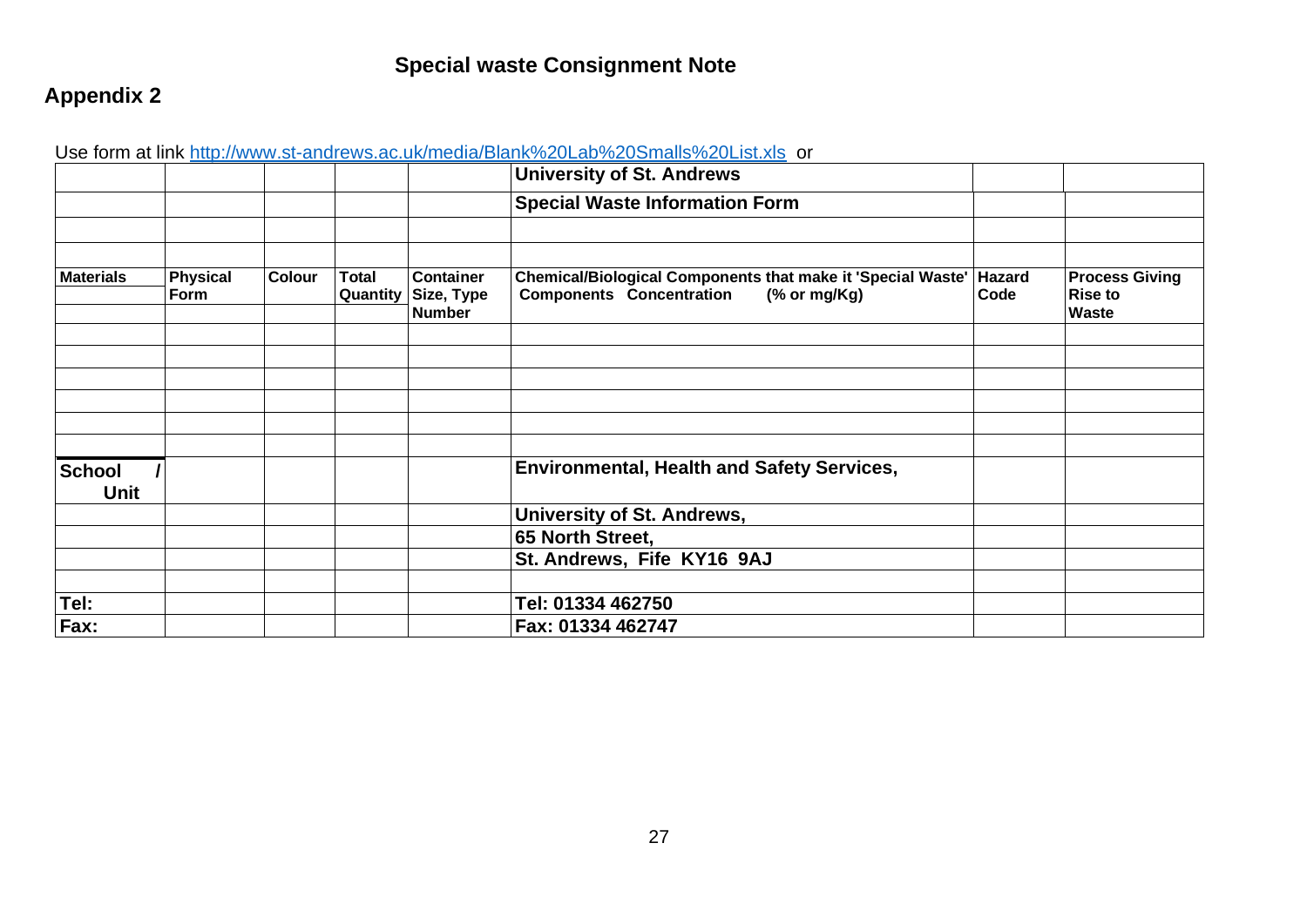# **Appendix 3**

| R <sub>1</sub>  | Explosive when dry                                                              |
|-----------------|---------------------------------------------------------------------------------|
| R <sub>2</sub>  | Risk of explosion by shock, friction, fire or other sources of ignition         |
| R <sub>3</sub>  | Extreme risk of explosion by shock, friction, fire or other sources<br>ignition |
| R <sub>4</sub>  | Forms very sensitive explosive metallic compounds                               |
| R <sub>5</sub>  | Heating may cause an explosion                                                  |
| R <sub>6</sub>  | Explosive with or without contact with air                                      |
| R <sub>7</sub>  | May cause fire                                                                  |
| R <sub>8</sub>  | Contact with combustible material may cause fire                                |
| R <sub>9</sub>  | Explosive when mixed with combustible material                                  |
| R <sub>10</sub> | Flammable                                                                       |
| R <sub>11</sub> | Highly flammable                                                                |
| R <sub>12</sub> | <b>Extremely flammable</b>                                                      |
| R <sub>14</sub> | Reacts violently with water                                                     |
| R14/15          | Reacts violently with water, liberating extremely flammable gases               |
| R <sub>15</sub> | Contact with water liberates extremely flammable gases                          |
| R15/29          | Contact with water liberates toxic, extremely flammable gases                   |
| R <sub>16</sub> | Explosive when mixed with oxidising substances                                  |
| R <sub>17</sub> | Spontaneously flammable in air                                                  |
| R <sub>18</sub> | In use, may form flammable/explosive vapour-air mixture                         |
| R <sub>19</sub> | May form explosive peroxides                                                    |
| R <sub>20</sub> | Harmful by inhalation                                                           |
| R20/21          | Harmful by inhalation and in contact with skin                                  |
| R20/21/22       | Harmful by inhalation, in contact with skin and if swallowed                    |
| R20/22          | Harmful by inhalation and if swallowed                                          |
| R <sub>21</sub> | Harmful in contact with skin                                                    |
| R21/22          | Harmful in contact with skin and if swallowed                                   |
| R <sub>22</sub> | Harmful if swallowed                                                            |
| R <sub>23</sub> | Toxic by inhalation                                                             |
| R23/24          | Toxic by inhalation and in contact with skin                                    |
| R23/24/25       | Toxic by inhalation, in contact with skin and if swallowed                      |
| R23/25          | Toxic by inhalation and if swallowed                                            |
| R <sub>24</sub> | Toxic in contact with skin                                                      |
| R24/25          | Toxic in contact with skin and if swallowed                                     |
| R <sub>25</sub> | <b>Toxic if swallowed</b>                                                       |
| R <sub>26</sub> | Very toxic by inhalation                                                        |
| R26/27          | Very toxic by inhalation and in contact with skin                               |
| R26/27/28       | Very toxic by inhalation, in contact with skin and if swallowed                 |
| R26/28          | Very toxic by inhalation and if swallowed                                       |
| R <sub>27</sub> | Very toxic in contact with skin                                                 |
| R27/28          | Very toxic in contact with skin and if swallowed                                |
| <b>R28</b>      | Very toxic if swallowed                                                         |
| R <sub>29</sub> | Contact with water liberates toxic gas                                          |
| R30             | Can become highly flammable in use                                              |
| R31             | Contact with acids liberates toxic gas                                          |
| R32             | Contact with acids liberates very toxic gas                                     |
| R33             | Danger of cumulative effects                                                    |
| R34             | Causes burns                                                                    |
| R35             | Causes severe burns                                                             |
| R36             | Irritating to eyes                                                              |
| R36/37          | Irritating to eyes and respiratory system                                       |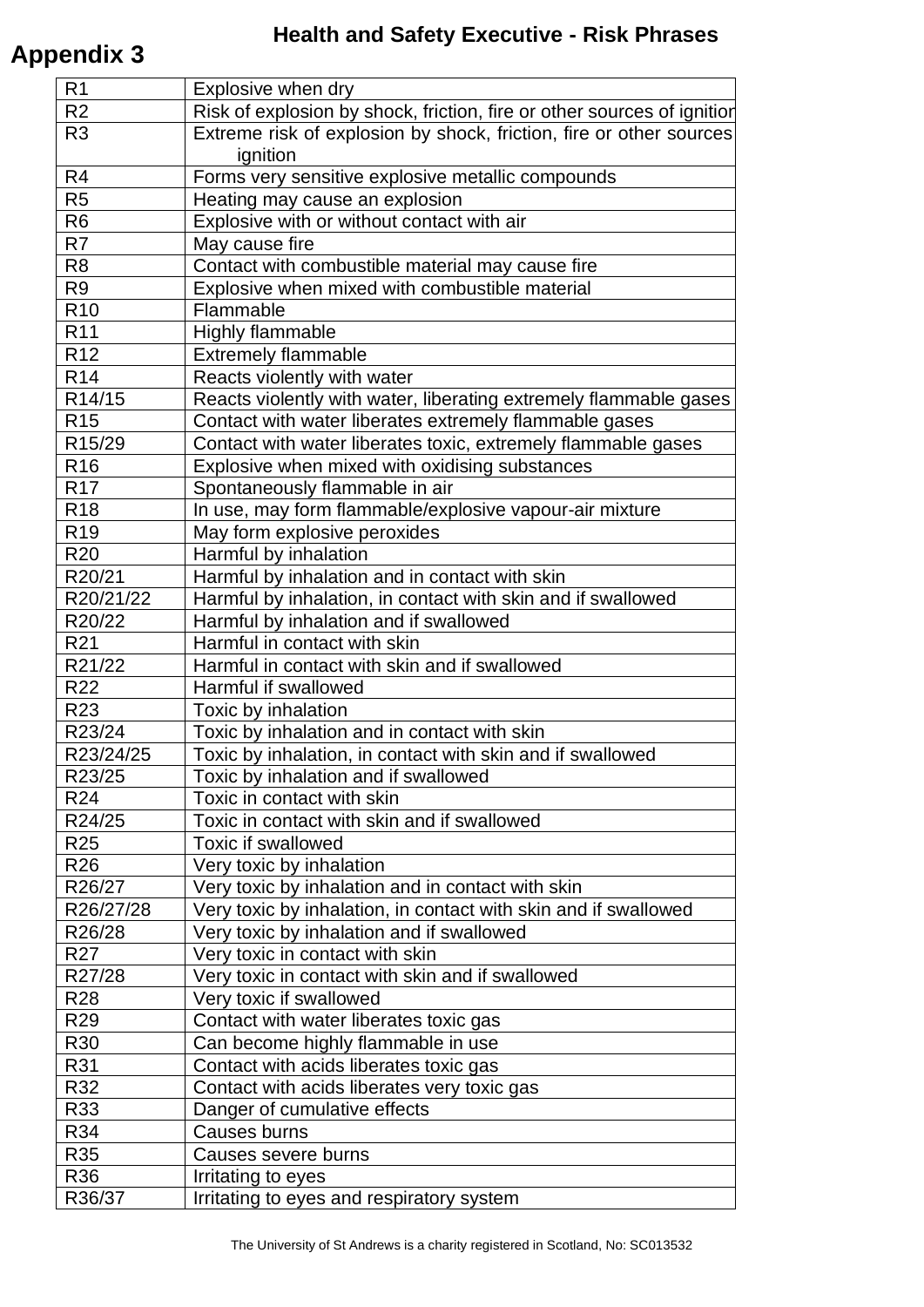| R36/37/38    | Irritating to eyes, respiratory system and skin                       |  |  |
|--------------|-----------------------------------------------------------------------|--|--|
| R36/38       | Irritating to eyes and skin                                           |  |  |
| R37          | Irritating to respiratory system                                      |  |  |
| R37/38       | Irritating to respiratory system and skin                             |  |  |
| <b>R38</b>   | Irritating to skin                                                    |  |  |
| R39          | Danger of very serious irreversible effects                           |  |  |
| R39/23       | Toxic: danger of very serious irreversible effects through inhalatior |  |  |
| R39/23/24    | Toxic: danger of very serious irreversible effects through inhalati   |  |  |
|              | and in contact with skin                                              |  |  |
| R39/23/24/   | Toxic: danger of very serious irreversible effects through inhalatid  |  |  |
| 25           | in contact with skin and if swallowed                                 |  |  |
| R39/23/25    | Toxic: danger of very serious irreversible effects through inhalati   |  |  |
|              | and if swallowed                                                      |  |  |
| R39/24       | Toxic: danger of very serious irreversible effects in contact with sk |  |  |
| R39/24/25    | Toxic: danger of very serious irreversible effects in contact with sk |  |  |
|              | and if swallowed                                                      |  |  |
| R39/25       | Toxic: danger of very serious irreversible effects if swallowed       |  |  |
| R39/26       | Very Toxic: danger of very serious irreversible effects throu         |  |  |
|              | inhalation                                                            |  |  |
| R39/26/27    | Very Toxic: danger of very serious irreversible effects throu         |  |  |
|              | inhalation and in contact with skin                                   |  |  |
| R39/26/27/   | Very Toxic: danger of very serious irreversible effects throu         |  |  |
| 28           | inhalation,                                                           |  |  |
|              | in contact with skin and if swallowed                                 |  |  |
| R39/26/28    | Very Toxic: danger of very serious irreversible effects throu         |  |  |
|              | inhalation                                                            |  |  |
|              | and if swallowed                                                      |  |  |
| R39/27       | Very Toxic: danger of very serious irreversible effects in contact w  |  |  |
|              | skin                                                                  |  |  |
| R39/27/28    | Very Toxic: danger of very serious irreversible effects in contact w  |  |  |
|              | skin and if swallowed                                                 |  |  |
| R39/28       | Very Toxic: danger of very serious irreversible effects if swallowed  |  |  |
| R40          | Limited evidence of a carcinogenic effect                             |  |  |
| R41          | Risk of serious damage to eyes                                        |  |  |
| R42          | May cause sensitisation by inhalation                                 |  |  |
| R42/43       | May cause sensitisation by inhalation and skin contact                |  |  |
| R43          | May cause sensitisation by skin contact                               |  |  |
| R44          | Risk of explosion if heated under confinement                         |  |  |
| R45          | May cause cancer                                                      |  |  |
| R46          | May cause heritable genetic damage                                    |  |  |
| R48          | Danger of serious damage to health by prolonged exposure              |  |  |
| R48/20       | Harmful: danger of serious damage to health by prolonged exposu       |  |  |
|              | through inhalation                                                    |  |  |
| R48/20/21    | Harmful: danger of serious damage to health by prolonged exposu       |  |  |
|              | through inhalation and in contact with skin                           |  |  |
| R48/20/21/22 | Harmful: danger of serious damage to health by prolonged exposu       |  |  |
|              | through inhalation, in contact with skin and if swallowed             |  |  |
| R48/20/22    | Harmful: danger of serious damage to health by prolonged exposu       |  |  |
|              | through inhalation and if swallowed                                   |  |  |
|              |                                                                       |  |  |
| R48/21       | Harmful: danger of serious damage to health by prolonged exposu       |  |  |
|              | in contact with skin                                                  |  |  |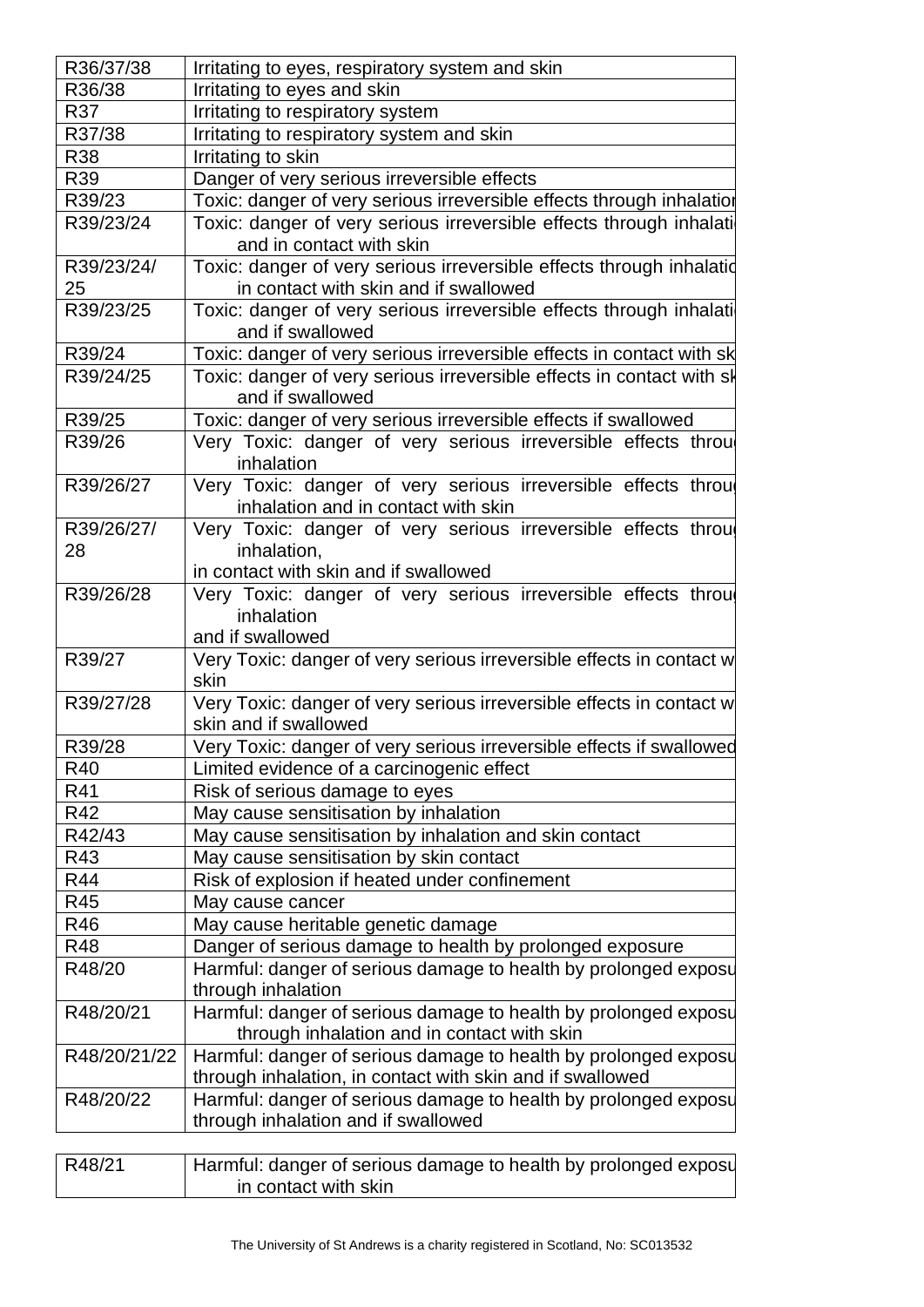| R48/21/22       | Harmful: danger of serious damage to health by prolonged exposu |  |
|-----------------|-----------------------------------------------------------------|--|
|                 | in contact with skin and if swallowed                           |  |
| R48/22          | Harmful: danger of serious damage to health by prolonged exposu |  |
|                 | if swallowed                                                    |  |
| R48/23          | Toxic: danger of serious damage to health by prolonged exposure |  |
|                 | through inhalation                                              |  |
| R48/23/24       | Toxic: danger of serious damage to health by prolonged exposu   |  |
|                 | through inhalation and in contact with skin                     |  |
| R48/23/24/25    | Toxic: danger of serious damage to health by prolonged exposure |  |
|                 | through inhalation, in contact with skin and if swallowed       |  |
| R48/23/25       | Toxic: danger of serious damage to health by prolonged exposure |  |
|                 | through inhalation and if swallowed                             |  |
| R48/24          | Toxic: danger of serious damage to health by prolonged exposure |  |
|                 | contact with skin                                               |  |
| R48/24/25       | Toxic: danger of serious damage to health by prolonged exposure |  |
|                 | contact with skin and if swallowed                              |  |
| R48/25          | Toxic: danger of serious damage to health by prolonged exposure |  |
|                 | swallowed                                                       |  |
| R49             | May cause cancer by inhalation                                  |  |
| <b>R50</b>      | Very toxic to aquatic organisms                                 |  |
| R50/53          | Very toxic to aquatic organisms, may cause long-term adver      |  |
|                 | effects in the aquatic environment                              |  |
| R <sub>51</sub> | Toxic to aquatic organisms                                      |  |
| R <sub>52</sub> | Harmful to aquatic organisms                                    |  |
| R <sub>53</sub> | May cause long-term adverse effects in the aquatic environment  |  |
| R <sub>54</sub> | Toxic to flora                                                  |  |
| <b>R55</b>      | Toxic to fauna                                                  |  |
| <b>R56</b>      | Toxic to soil organisms                                         |  |
| <b>R57</b>      | Toxic to bees                                                   |  |
| <b>R58</b>      | May cause long-term adverse effects in the environment          |  |
| R <sub>59</sub> | Dangerous for the ozone layer                                   |  |
| R60             | May impair fertility                                            |  |
| R61             | May cause harm to the unborn child                              |  |
| R62             | Possible risk of impaired fertility                             |  |
| R63             | Possible risk of harm to the unborn child                       |  |
| R64             | May cause harm to breast-fed babies                             |  |
| R65             | Harmful: may cause lung damage if swallowed                     |  |
| R66             | Repeated exposure may cause skin dryness or cracking            |  |
| <b>R67</b>      | Vapours may cause drowsiness and dizziness                      |  |
| R68             | Possible risk of irreversible effects                           |  |
|                 |                                                                 |  |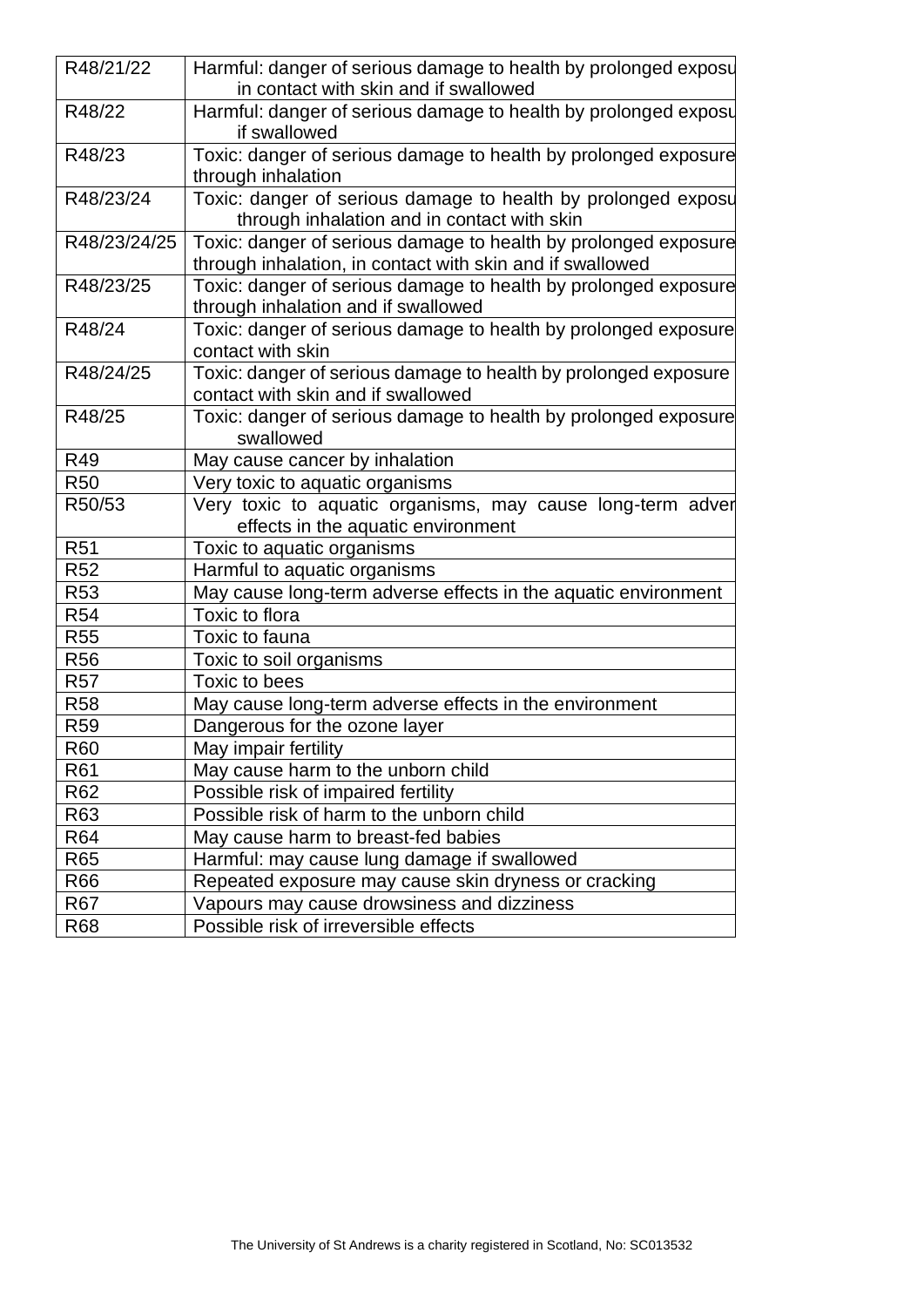# **European Chemical Hazard Codes Appendix 4**

| <b>MALAIU</b>    | <b>Hazard Statement</b>                                                       | <b>Hazard Class</b>                            |
|------------------|-------------------------------------------------------------------------------|------------------------------------------------|
| Code             |                                                                               |                                                |
| H <sub>200</sub> | Unstable explosive                                                            | <b>Explosives</b>                              |
| H <sub>201</sub> | Explosive, mass explosive hazard                                              | <b>Explosives</b>                              |
| H <sub>202</sub> | Explosive; sever projection hazard                                            | Explosives                                     |
| H203             | Explosive: fire, blast and projection hazard                                  | <b>Explosives</b>                              |
| H <sub>204</sub> | Fire or projection hazard                                                     | Explosives                                     |
| H <sub>205</sub> | May mass explode in fire                                                      | <b>Explosives</b>                              |
| H <sub>220</sub> | Extremely flammable gas                                                       | Flammable gases                                |
| H221             | <b>Flammable Gas</b>                                                          | Flammable gases                                |
| H <sub>222</sub> | Extremely flammable aerosol                                                   | Flammable aerosols                             |
| H <sub>223</sub> | <b>Flammable Aerosol</b>                                                      | Flammable aerosols                             |
| H <sub>224</sub> | Extremely flammable liquid and vapour                                         | Flammable liquids                              |
| H225             | Highly flammable liquid and vapour                                            | Flammable liquids                              |
| H226             | Flammable liquid and vapour                                                   | Flammable liquids                              |
| H <sub>227</sub> | Combustible liquid                                                            | Flammable liquids                              |
| H228             | Flammable solid (category 1)                                                  | Flammable solids                               |
| H <sub>228</sub> | Flammable solid (Category 2)                                                  | Flammable solids                               |
| H <sub>240</sub> | Heating may cause explosion                                                   | Self-reactive<br>substances<br>and<br>mixtures |
|                  |                                                                               | organic<br>and<br>peroxides                    |
| H241             | Heating may cause fire or explosion                                           | Self-reactive<br>substances<br>and             |
|                  |                                                                               | mixtures<br>organic<br>and                     |
|                  |                                                                               | peroxides                                      |
| H <sub>242</sub> | Heating may cause fire                                                        | Self-reactive<br>substances<br>and             |
|                  |                                                                               | mixtures<br>organic<br>and                     |
|                  |                                                                               | peroxides                                      |
| H <sub>250</sub> | Catches fire spontaneously if exposed to air                                  | Pyrophoric<br>liquids,<br>pyrophoric           |
|                  |                                                                               | solids                                         |
| H <sub>251</sub> | Self-heating may catch fire                                                   | Self-heating<br>substances<br>and              |
|                  |                                                                               | mixtures                                       |
| H252             | Self-heating in large quantities: may catch fire                              | Self-heating<br>substances<br>and              |
| H <sub>260</sub> |                                                                               | mixtures<br>Substances and mixtures which in   |
|                  | In contact with water, releases flammable gases<br>which ignite spontaneously | contact with<br>water<br>emit                  |
|                  |                                                                               | flammable gases                                |
| H261             | In contact with water, releases flammable gases                               | Substances and mixtures which in               |
|                  |                                                                               | contact with<br>emit<br>water                  |
|                  |                                                                               | flammable gases                                |
| H <sub>270</sub> | May cause or intensify fire: Oxidiser                                         | <b>Oxidising Gases</b>                         |
| H <sub>271</sub> | May cause fire or explosion: Strong Oxidiser                                  | Oxidising liquids, Oxidising solids            |
| H <sub>272</sub> | May intensify fire: Oxidiser (category 2& 3)                                  | Oxidising liquids, Oxidising solids            |
| H <sub>280</sub> | Contains gas under pressure: may explode if                                   | Gases under pressure                           |
|                  | heated                                                                        |                                                |
| H <sub>281</sub> | Contains refrigerant gas: may cause cryogenic                                 | Gases under pressure                           |
|                  | burns or injury                                                               |                                                |
| H <sub>290</sub> | May be corrosive to metals                                                    | Corrosive to metals                            |
| H300             | <b>Fatal if swallowed</b>                                                     | Acute toxicity - oral                          |
| H301             | <b>Toxic if swallowed</b>                                                     | Acute toxicity - oral                          |
| H302             | Harmful if swallowed                                                          | Acute toxicity - oral                          |
| H303             | Maybe harmful if swallowed                                                    | Acute toxicity - oral                          |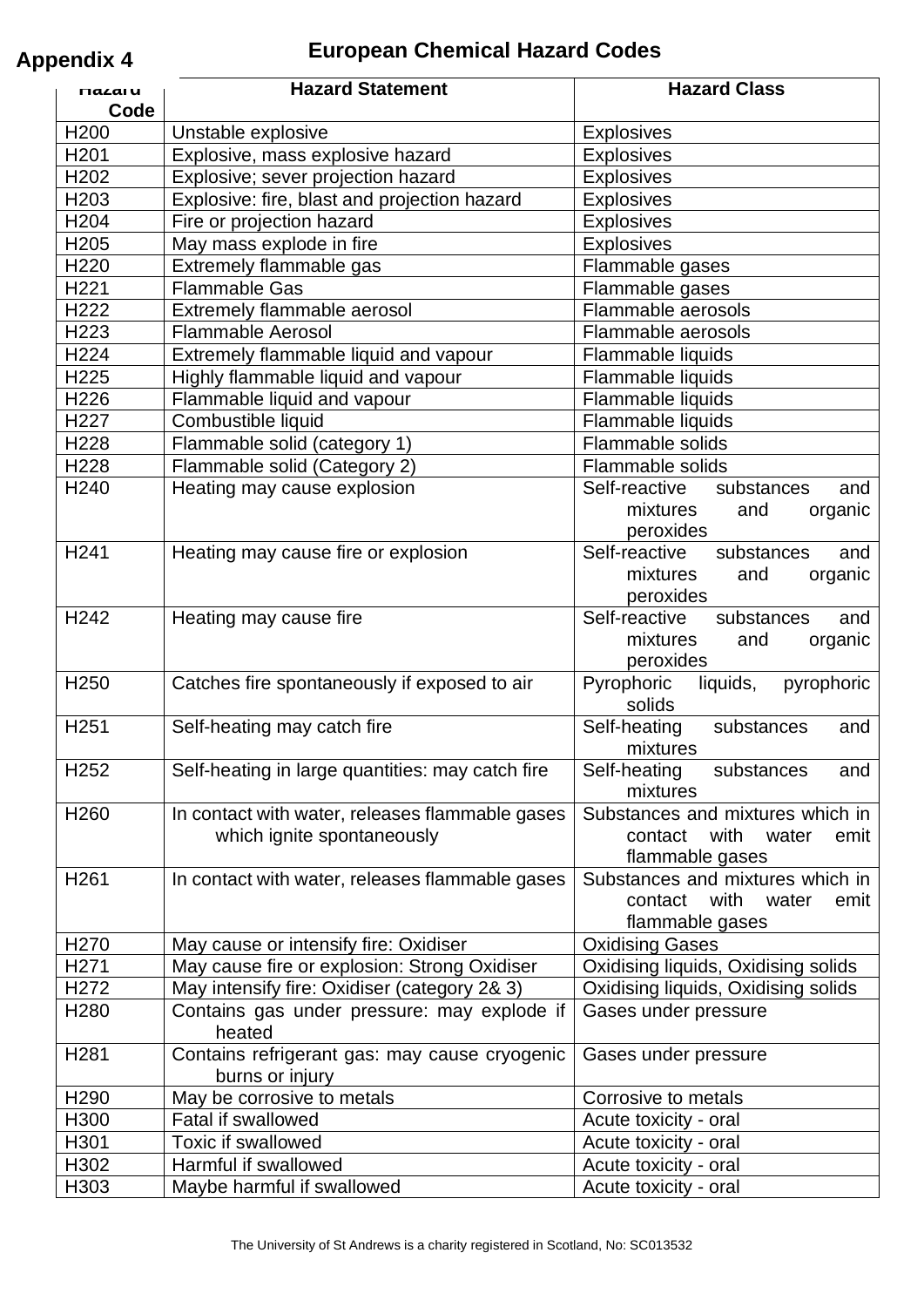| H304          | Maybe fatal if swallowed and enters airways<br>(Category 1)                    | Aspiration hazard                                                                   |  |
|---------------|--------------------------------------------------------------------------------|-------------------------------------------------------------------------------------|--|
| H305          | Maybe fatal if swallowed and enters airways<br>(Category 2)                    | Aspiration hazard                                                                   |  |
| H310          | Fatal in contact with skin                                                     | Acute toxicity, dermal                                                              |  |
| H311          | Toxic in contact with skin                                                     | Acute toxicity, dermal                                                              |  |
| H312          | Harmful in contact with skin                                                   | Acute toxicity, dermal                                                              |  |
| H313          | Maybe harmful in contact with skin                                             | Acute toxicity, dermal                                                              |  |
| H314          | Causes severe skin burns/eye damage                                            | Skin corrosive/irritant                                                             |  |
| H315          | Causes skin irritation                                                         | Skin corrosive/irritant                                                             |  |
| H316          | Causes mild skin irritation                                                    | Skin corrosive/irritant                                                             |  |
| H317          | May cause an allergic skin reaction                                            | Sensitisation, skin                                                                 |  |
| H318          | Causes serious eye damage (Category 1)                                         | Serious eye damage/eye irritation                                                   |  |
| H319          | Causes serious eye damage (Category 2A)                                        | Serious eye damage/eye irritation                                                   |  |
| H320          | Causes eye irritation (Category 2B)                                            | Serious eye damage/eye irritation                                                   |  |
| <b>Hazard</b> | <b>Hazard Statement</b>                                                        | <b>Hazard Class</b>                                                                 |  |
| Code          |                                                                                |                                                                                     |  |
| H330          | <b>Fatal if inhaled</b>                                                        | Acute toxicity, inhalation                                                          |  |
| H331          | <b>Toxic if inhaled</b>                                                        | Acute toxicity, inhalation                                                          |  |
| H332          | Harmful if inhaled                                                             | Acute toxicity, inhalation                                                          |  |
| H333          | Maybe harmful if inhaled                                                       | Acute toxicity, inhalation                                                          |  |
| H334          | May cause allergy or asthma symptoms or<br>breathing difficulties if inhaled   | Sensitisation, respiratory                                                          |  |
| H335          | May cause respiratory irritation                                               | Specific target organ toxicity, single<br>exposure, Respiratory tract<br>irritation |  |
| H335          | May cause drowsiness or dizziness                                              | Specific target organ toxicity, single<br>exposure, Narcotic effects                |  |
| H340          | May cause genetic effects                                                      | Germ cell mutagenicity                                                              |  |
| H341          | Suspected of causing genetic effects                                           | Germ cell mutagenicity                                                              |  |
| H350          | May cause cancer                                                               | Carcinogenicity                                                                     |  |
| H351          | Suspected of causing cancer                                                    | Carcinogenicity                                                                     |  |
| H360          | May damage fertility or the unborn child                                       | Reproductive toxicity                                                               |  |
| H361          | Suspected of causing damage fertility or the<br>unborn child                   | Reproductive toxicity                                                               |  |
| H362          | May cause harm to breast fed children                                          | Reproductive toxicity / effects on or<br>via lactation                              |  |
| H370          | Causes damage to organs                                                        | Specific target organ toxicity, single<br>exposure                                  |  |
| H371          | May cause damage to organs                                                     | Specific target organ toxicity, single<br>exposure                                  |  |
| H372          | Causes damage to organs through prolonged or<br>repeated exposure (Category 1) | Specific target organ toxicity, single<br>exposure                                  |  |
| H373          | Causes damage to organs through prolonged or<br>repeated exposure (Category 2) | Specific target organ toxicity, single<br>exposure                                  |  |
| H400          | Very toxic to aquatic life                                                     | Hazardous to aquatic environment,<br>acute hazard                                   |  |
| H401          | Toxic to aquatic life                                                          | Hazardous to aquatic environment,<br>acute hazard                                   |  |
| H402          | Harmful to aquatic life                                                        | Hazardous to aquatic environment,<br>acute hazard                                   |  |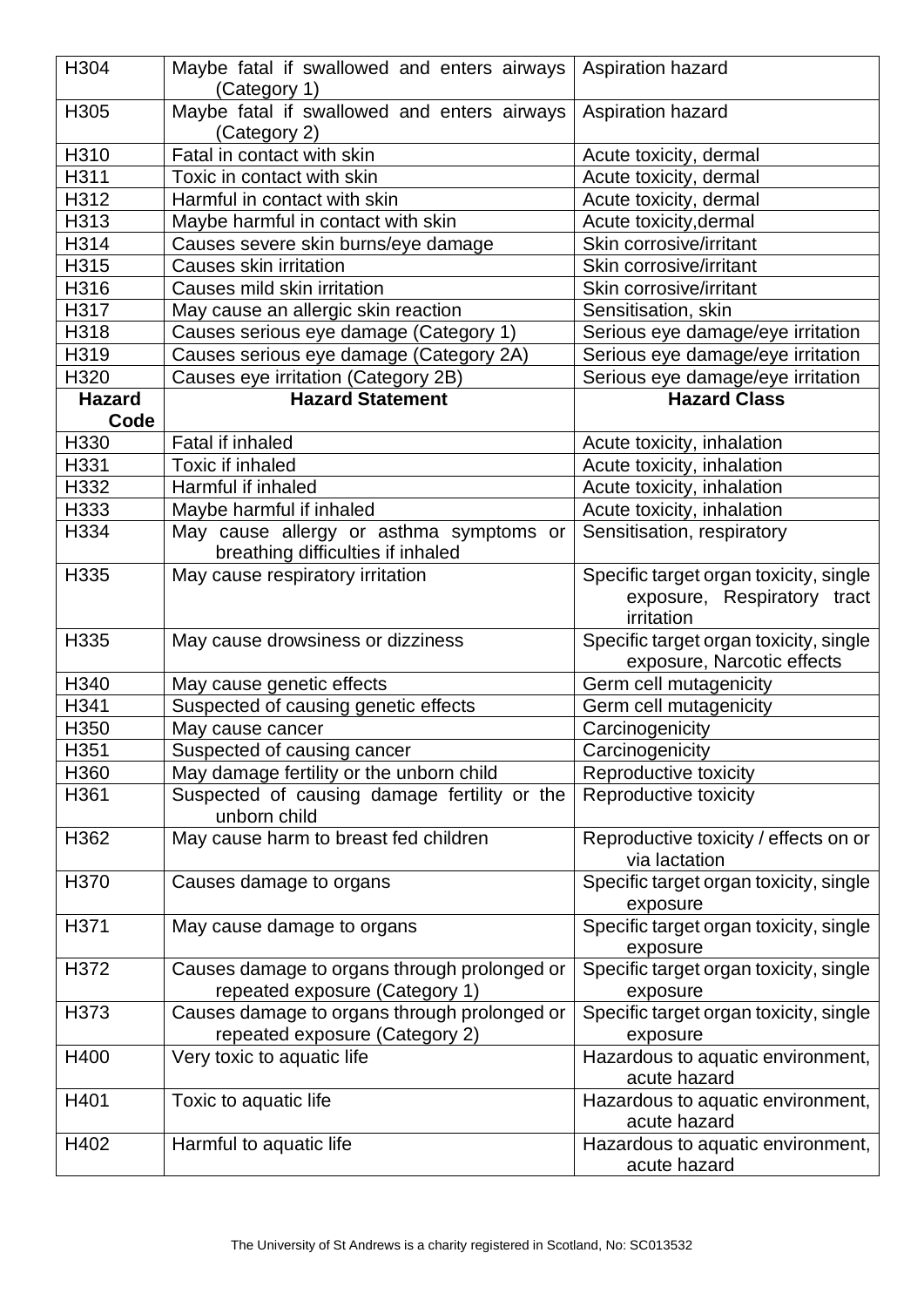| H410           | Very toxic to aquatic life with long lasting effects                                   | Hazardous to aquatic environment,<br>long term hazard |
|----------------|----------------------------------------------------------------------------------------|-------------------------------------------------------|
| H411           | Toxic to aquatic life with long lasting effects                                        | Hazardous to aquatic environment,<br>long term hazard |
| H412           | Harmful to aquatic life with long lasting effects                                      | Hazardous to aquatic environment,<br>long term hazard |
| H413           | May cause long lasting harmful effects to aquatic<br>life                              | Hazardous to aquatic environment,<br>long term hazard |
| H420           | Harms public health and the environment by<br>destroying ozone in the upper atmosphere | Hazardous to the ozone layer                          |
|                | <b>Additional Hazard Statements</b>                                                    |                                                       |
| <b>EUH001</b>  | Explosive when dry                                                                     |                                                       |
| <b>EUH006</b>  | Explosive with or without contact with air                                             |                                                       |
| <b>EUH014</b>  | Reacts violently with water                                                            |                                                       |
| <b>EUH018</b>  | In use may form flammable / explosive vapour<br>air mixture                            |                                                       |
| <b>EUH019</b>  | May form explosive peroxides                                                           |                                                       |
| <b>EUH029</b>  | Contact with water liberates toxic gas                                                 |                                                       |
| <b>EUH 031</b> | Contact with acids liberates toxic gas                                                 |                                                       |
| <b>EUH 032</b> | Contact with acids liberates very toxic gas                                            |                                                       |
| <b>EUH044</b>  | Risk of explosion if heated under confinement                                          |                                                       |
| <b>EUH059</b>  | Hazardous to the ozone layer                                                           |                                                       |
| <b>EUH066</b>  | Repeated exposure may cause skin dryness or<br>cracking                                |                                                       |
| <b>EUH070</b>  | Toxic by eye contact                                                                   |                                                       |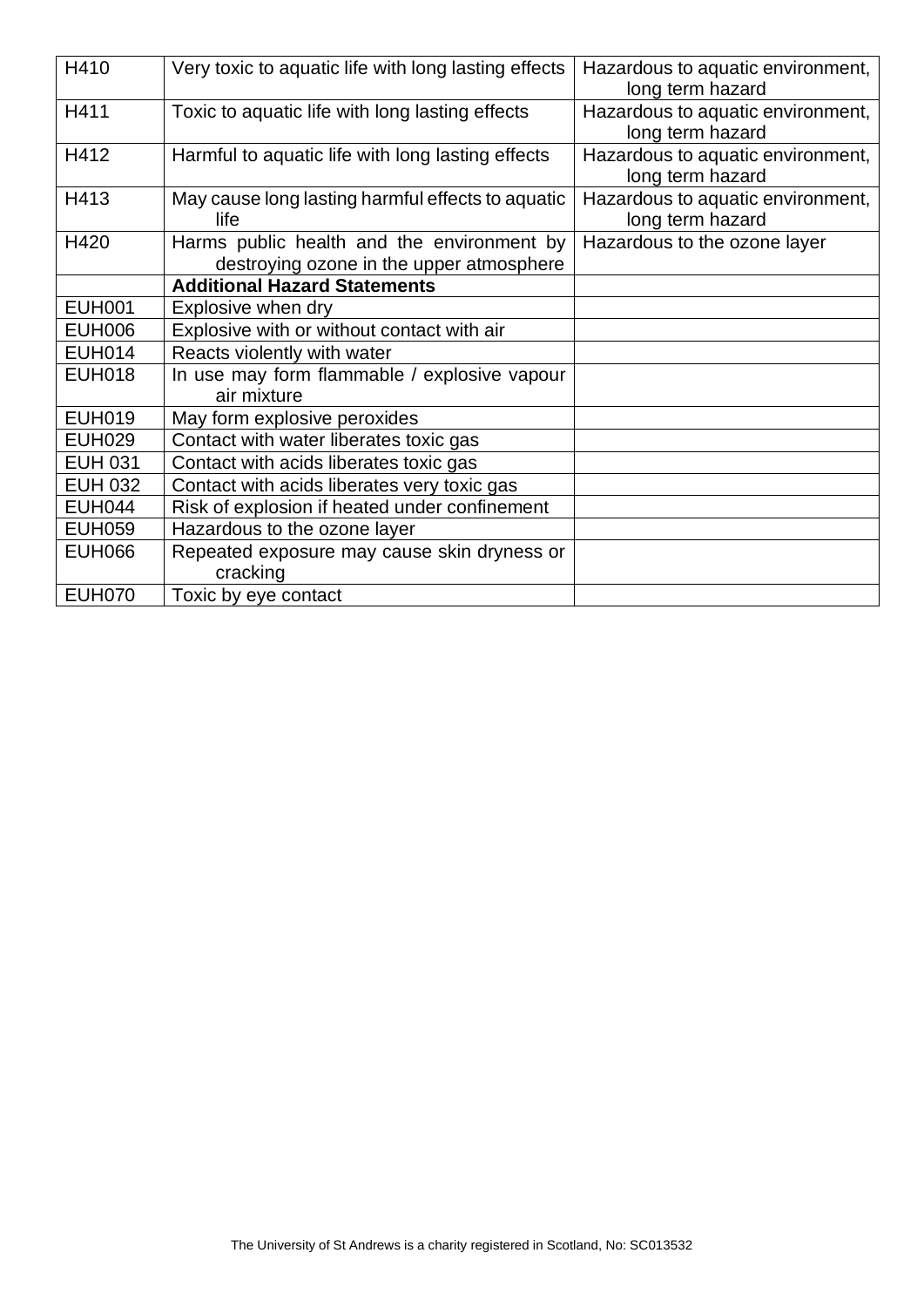# **Technical Guidance WM2 - Hazardous Waste - Interpretation of the Definition and Classification of Hazardous Waste**



# **C7 Assessment of Hazard Code H7 - Carcinogenic**